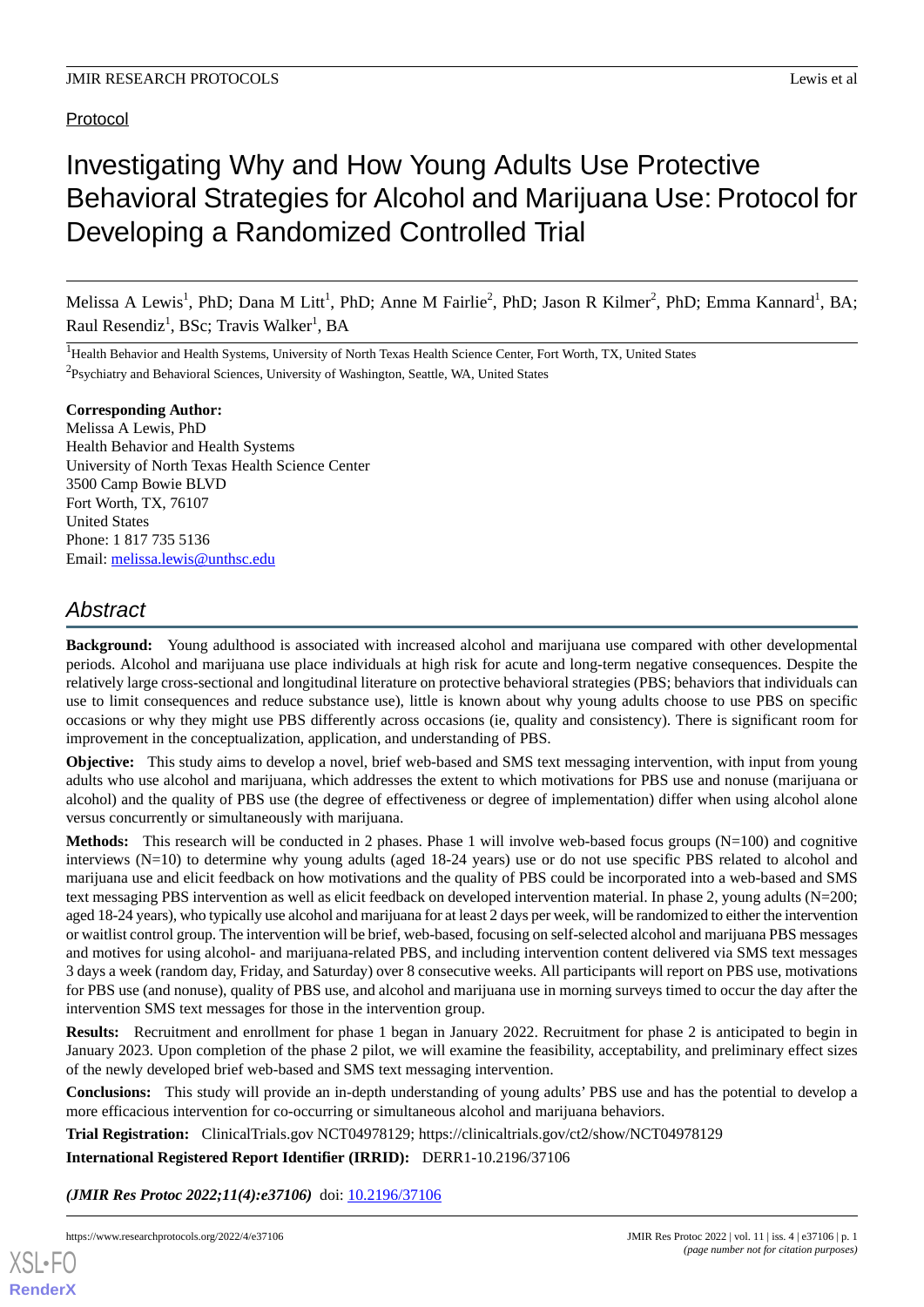#### **KEYWORDS**

alcohol use; marijuana use; protective behavioral strategies; intervention development; young adults

## *Introduction*

#### **Background**

Young adulthood is associated with increased alcohol use compared with other developmental periods. Recent national US estimates show that 62.6% of young adults have consumed alcohol in the year before the data collection [\[1](#page-10-0)]. Acute alcohol-related negative consequences, including academic or occupational impairment, blackouts, injury, and death, occur in academic, interpersonal, social, and health domains [\[2-](#page-11-0)[4\]](#page-11-1). Moreover, an estimated 29.2% of persons aged 18 to 29 years with past-year alcohol use have an alcohol use disorder [[5\]](#page-11-2). Although a meta-analysis of 6 national surveys indicated that there had not been a significant increase in alcohol consumption among persons aged 18 to 29 years over the past decade [[6\]](#page-11-3), young adult alcohol use continues to be a public health concern in the United States because of the risk of acute and long-term negative consequences. The development of more efficacious interventions to reduce the proportion of young adults who engage in excessive alcohol use and experience negative consequences is a key priority of the National Institute on Alcohol Abuse and Alcoholism.

Unlike alcohol use, young adult marijuana use has increased in the past decade [[1\]](#page-10-0), whereas the perceived risk of regular marijuana use among adolescents and young adults continues to decrease [\[1](#page-10-0),[7\]](#page-11-4). Among young adults in the United States, the lifetime rate of marijuana use is 60.1%, with rates of past 30-day use at 24.1% and daily use at 8% [[1\]](#page-10-0). Frequent and long-term marijuana use is linked to acute consequences, including decreased cognitive functioning [[8\]](#page-11-5), as well as longer-term consequences, including discontinuous college enrollment and unemployment [\[9](#page-11-6),[10\]](#page-11-7).

## **Risks of Concurrent and Simultaneous Alcohol and Marijuana Use**

Most people who use both alcohol and marijuana do so simultaneously [\[11](#page-11-8),[12\]](#page-11-9). Simultaneous alcohol and marijuana (SAM) use is defined as using alcohol and marijuana at the same time so that their effects overlap. Concurrent alcohol and marijuana (CAM) use is often defined in the literature by individuals retrospectively reporting both alcohol and marijuana use within the same period (eg, past month and past year), without reference to experiencing overlapping effects. Almost one-quarter of adolescents and young adults who report alcohol or marijuana use also report SAM use when asked about the past year or the last party attended [[13](#page-11-10)[,14](#page-11-11)]. SAM use, compared with marijuana use alone or CAM use, is associated with an increased risk of consequences [[13](#page-11-10)[,15](#page-11-12)-[20\]](#page-11-13). In this study, all participants will be young adults who use alcohol and marijuana. Given our focus on substance use behavior across days, we will use a more precise definition of CAM use, such that CAM use occurs when individuals report the use of both alcohol and marijuana on the same day but not so that their effects overlap. It is increasingly important that interventions focus on both

alcohol and marijuana use and evaluate whether they are effective at reducing CAM and SAM use.

#### **Protective Behavioral Strategies**

#### *Alcohol Protective Behavioral Strategies*

A way of preventing or reducing risk is promoting the use of protective behavioral strategies (PBS), which are behaviors that individuals can use to limit negative consequences and reduce alcohol use [\[21](#page-11-14)]. Several types of alcohol PBS have often been examined; three common types include (1) limiting or stopping drinking (eg, stopping drinking at a predetermined time), (2) manner of drinking (eg, drinking slowly rather than gulp or chug), and (3) serious harm reduction (eg, using a designated driver) [[22\]](#page-12-0). Cross-sectional and longitudinal research demonstrate global associations between PBS and drinking behavior, such that greater overall use of PBS are negatively associated with the quantity and frequency of drinking and its consequences [[23](#page-12-1)[,24](#page-12-2)]. Emerging event-level research, such as our work, has demonstrated that the use of PBS varies across days, similar to the type of PBS used [[23,](#page-12-1)[25-](#page-12-3)[29\]](#page-12-4). Specifically, although the manner of drinking PBS are negatively associated with alcohol use on a given day, event-level research shows that limiting or stopping PBS and the serious harm reduction of PBS are associated with more drinking on a given day. These findings for limiting or stopping PBS and serious harm reduction PBS contrast with research showing a negative global association, where individuals who tend to use more PBS also tend to report less alcohol use overall.

#### *Marijuana PBS*

As research on marijuana continues to address changing routes of administration, increasing concentration or potency (eg, tetrahydrocannabinol levels), and emerging products, research also acknowledges the challenges with reducing risks associated with marijuana use. Certainly, harm reduction approaches acknowledge that any steps toward reduced risk are steps in the right direction; however, although there are clear guidelines for *low-risk* drinking (eg, provided by the National Institute on Alcohol Abuse and Alcoholism), the same cannot be said of marijuana use. Very little research has been conducted on marijuana PBS. This developing area of research shows that the cross-sectional and longitudinal findings for marijuana PBS (eg, avoiding mixing marijuana with other drugs, avoiding high-frequency use, and using marijuana only among trusted peers) [[30,](#page-12-5)[31](#page-12-6)] are similar to those for alcohol [[31](#page-12-6)[-36](#page-12-7)]. Bravo et al [\[37](#page-12-8)] demonstrated that both alcohol and marijuana PBS help explain the association between known risk factors (ie, sex, age at substance use onset, substance use motives, and impulsivity-like traits) and associated consequences among those who report CAM use (used alcohol and marijuana for at least 1 day in the past month). Prince et al [[36\]](#page-12-7) examined PBS interventions to reduce young adult marijuana use and found that, regardless of intervention conditions, greater daily PBS use was associated with lower quantities of marijuana use that day, such that using PBS in a given episode was associated with lower marijuana use (ie, approximately half of a standard joint

 $XSI - F($ **[RenderX](http://www.renderx.com/)**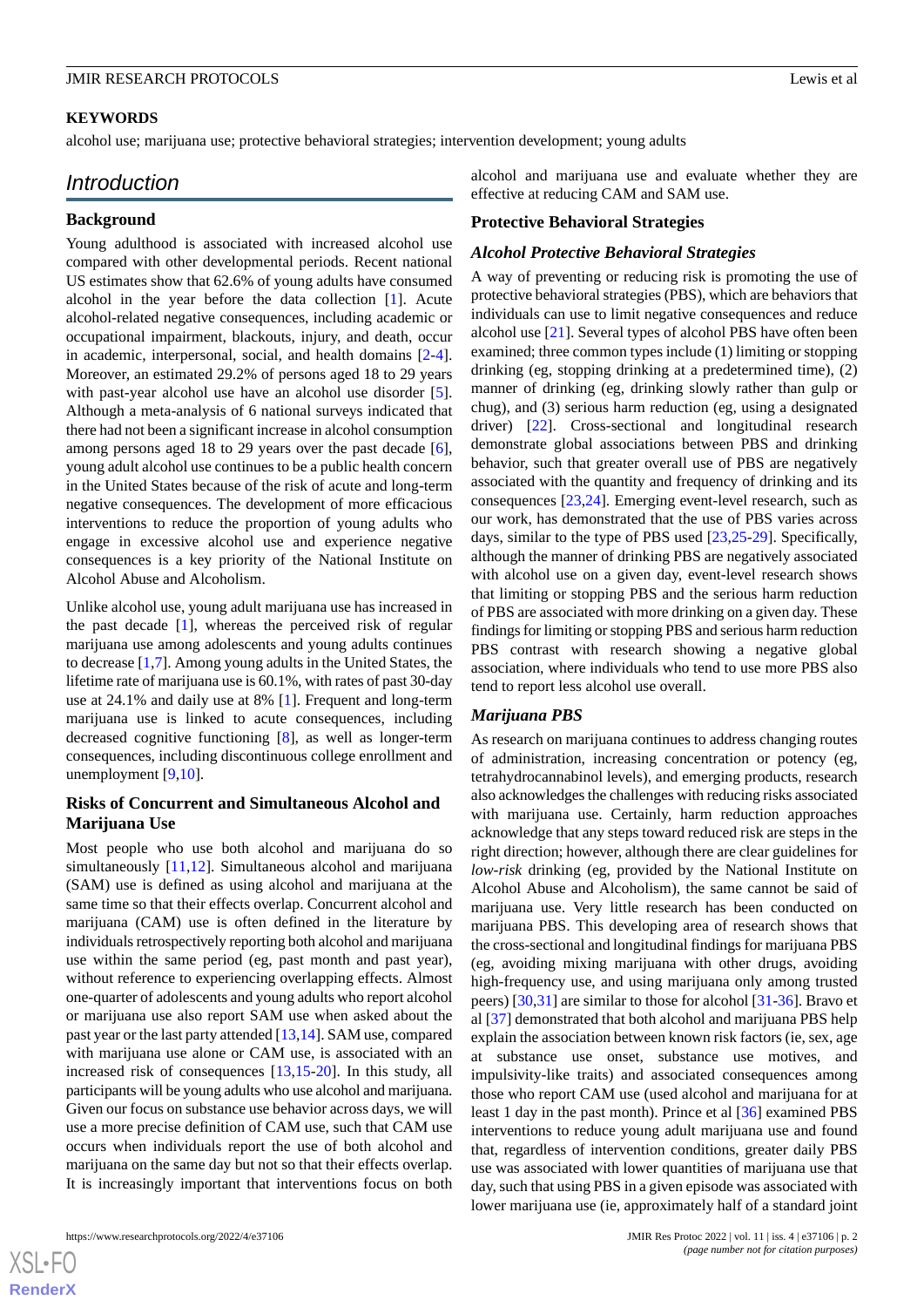less of marijuana or 0.25 g) compared with episodes when no PBS were used. As this study asked whether PBS were used for each event rather than asking about specific PBS, it was not possible to determine if certain PBS were associated with less use or consequences. Pearson et al [[38\]](#page-12-9) found that a marijuana PBS total score was associated with fewer marijuana sessions and a lower subjective high in participants from a daily diary study among college students. Overall, our findings suggest that marijuana PBS use at the daily level needs to be further defined and examined so that marijuana PBS can be effectively targeted in interventions. As the literature is limited, there is significant room for improvement in the conceptualization, application, and understanding of marijuana PBS. This research has the potential to add significantly to the literature as it will allow a fine-grained examination of the efficacy of marijuana PBS on alcohol use, marijuana use, and CAM or SAM use.

#### *Event-Level Associations*

Research has yet to examine how alcohol and marijuana PBS use on a given day relate to an individual's use of alcohol or marijuana alone in comparison with CAM or SAM use days. Knowledge in this area is necessary to inform PBS interventions or interventions with a PBS component, aiming to reduce alcohol and marijuana use. Given the concerning CAM and SAM use rates among young adults in the United States, alcohol interventions need to focus on marijuana use and examine whether these interventions can reduce CAM and SAM use, alcohol and marijuana use, and related consequences, as well as increase alcohol and marijuana PBS use. Specifically, an important research question that this study will answer is the extent to which the use of PBS (marijuana or alcohol) or the quality of PBS use differs if using alcohol alone versus concurrently or simultaneously with marijuana and how motivations to use or not use PBS affect these associations. Moreover, little is known regarding how alcohol or marijuana PBS differs on CAM or SAM use days compared with alcohol-only days. Thus, this study will collect event-level data to determine which alcohol or marijuana PBS are effective at reducing use and consequences when CAM or SAM use occurs compared with alcohol use alone.

#### *Motivations for Use and Nonuse of PBS (Why Use PBS)*

Event-level research that shows differences in PBS use across days suggests that young adults' motivations for using certain types of PBS may also differ across days [[26-](#page-12-10)[29,](#page-12-4)[39\]](#page-12-11). However, motivations to use PBS for alcohol or marijuana across days have yet to be examined. For example, if a young adult wants to drink heavily but does not experience negative consequences, the individual might use fewer (if any) limiting or stopping PBS and use more serious harm reduction PBS. Very little is currently known about why young adults may or may not use various PBS when consuming alcohol. Given that many brief alcohol interventions for young adults introduce PBS [[40\]](#page-12-12), it is important to understand *why* (eliciting personally relevant reasons to make a change and decide to use PBS) young adults may elect to use or not use PBS on specific occasions or use it with more quality (ie, better implementation) across days. There are many reasons why an individual may not use any PBS or a specific PBS (eg, unaware of strategy, embarrassed, do not want to use strategy

as they want to drink more and drink longer), and understanding why and when certain strategies are preferred or disregarded could lead to critical refinements for the manner in which PBS are incorporated into alcohol interventions. For example, if an individual is not motivated to use any PBS, the common protocol of increasing the awareness of strategies and providing skills training regarding how to implement PBS may be insufficient to encourage or enable the individual to use PBS [\[41](#page-12-13),[42\]](#page-12-14). Furthermore, it is important to understand the motivations behind *not* using PBS, as these motivations may be barriers to change (ie, implementing PBS and reducing consequences). Research shows that friends can influence PBS use [[27\]](#page-12-15), such that greater friends' use of serious harm reduction PBS was associated with greater serious harm reduction PBS use by the participants. Friends' use of limiting or stopping and manner of drinking strategies were not associated with participants' drinking habits, consequences, or PBS. It may be that friends have high a use of or encourage the use of serious harm reduction strategies as a means of drinking more heavily, which suggests that friends'PBS use may be a barrier to using serious harm reduction PBS to reduce one's own use or consequences.

Recent research by Bravo et al [\[43\]](#page-13-0) identified themes for reasons of using PBS (prevention of specific alcohol-related consequences and general safety) and themes for reasons of not using PBS (goal conflict, ineffectiveness, difficulty of implementation, and negative peer or social repercussions). The limitations of this research are that it focused on reasons for use and nonuse of PBS overall rather than for each specific strategy, and participants responded to survey items rather than being involved in focus groups or cognitive interviews, which allowed for a more in-depth examination of motivations, especially at this early stage of creating a foundational scientific knowledge base. The study by Bravo et al [\[43](#page-13-0)] also did not examine potential gender differences in PBS use and nonuse. Despite these limitations, the findings suggest that greater specificity is needed regarding why and when PBS are or are not used, so that intervention content can be tailored to include motivations for choosing to use or not use PBS, which has the potential to improve PBS-based interventions. Given that research based on the Health Belief Model has shown that real or perceived barriers prevent individuals from engaging in health-protective behaviors [[44-](#page-13-1)[46](#page-13-2)], it is important to better understand the motivations behind the nonuse of PBS. Interventions may need to focus on reducing perceived barriers or reasons for nonuse of PBS so that young adults can become more aware of how and when they can effectively implement these strategies. Thus, this research will inform our understanding of why PBS use among young adults is low by examining reasons for not using PBS, as well as barriers to implementing PBS, which can ultimately inform refinements to intervention content.

Regarding marijuana-related PBS, Prince et al [[35\]](#page-12-16) conducted focus groups with a community sample of young adults and found themes surrounding the reasons for regulating marijuana use (eg, health or legal problems and interpersonal), as well as strategies to moderate marijuana use or reduce the risk of consequences (eg, distraction and existential or spiritual strategies). There is even less literature examining the reasons for use and nonuse of marijuana PBS compared with alcohol

```
XS • FC
RenderX
```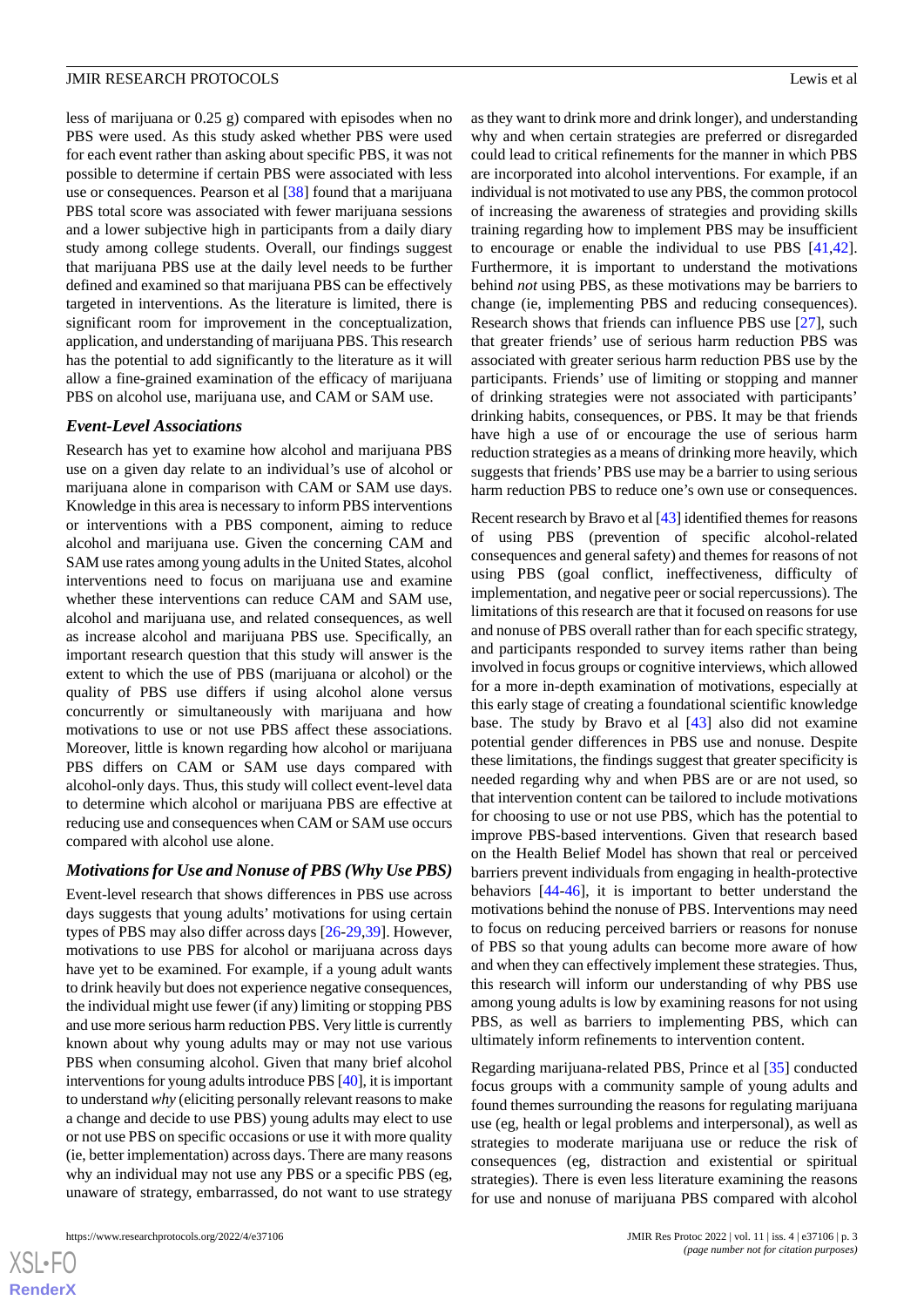PBS, thus highlighting the pressing need for additional research to inform how to best incorporate marijuana PBS into interventions. Research, such as the work described herein, is needed to determine when and why young adults may or may not decide to use strategies to reduce harm when using either alcohol and marijuana alone as well as PBS on days with CAM or SAM use. Thus, this research will allow for potentially more effective interventions and, ultimately, a greater public health impact by incorporating the reasons *why* PBS might be used rather than only listing options for *how* to use PBS.

## *Quality of PBS Use*

In addition to the need to examine the reasons for PBS use or nonuse, there is a need to determine how well (ie, the quality with which) young adults implement PBS. For example, 2 young adults may indicate that they both watch their drinks to avoid harm; 1 carries their drink and keeps it with them at all times, and the other periodically looks at their drink on a table in a crowded room. Furthermore, it may be true that the same person engages in PBS with different qualities on different days (eg, on Friday, a person watches their drink while hanging out with a few close friends at dinner in a restaurant, and the same individual on Saturday watches their drink more sporadically while with a larger group of friends in a bar). These examples relate to the quality of alcohol in PBS and can be extended to marijuana PBS. Thus, the quality of implementing both alcohol and marijuana PBS likely varies across individuals and across occasions. The manner in which PBS are currently included in brief interventions (ie, skills training) does not address the varying quality with which PBS may be implemented, which likely results in differing levels of PBS effectiveness. Furthermore, many feedback-based interventions present the number of PBS used by the participant (ie, quantity) with nothing about the actual impact, usefulness, consistency, or effectiveness (ie, quality of implementation). Specifically, it is possible that someone may report using a certain PBS in a manner that is not actually protective against risk (ie, poor-quality PBS use). Therefore, it is important to elucidate the ways in which people use PBS, as well as the extent to which the manner of use is effective and protective, which can then inform brief interventions.

#### *Gender Differences in PBS Use*

Research is beginning to investigate the motivations for PBS use; however, research has yet to examine the possibility that the motivations and the quality of PBS use may differ by gender (eg, male, female, or nonbinary). For example, female college students may opt to bring their own alcohol to parties (eg, bring your own bottle) to know what is in their drink. However, research suggests that bringing alcohol to parties does not prevent sexual victimization in college [[47\]](#page-13-3). Gender differences such as this are important as interventions may need to highlight or discuss varying motivations for alcohol and marijuana PBS use. Moreover, these findings demonstrate the need to evaluate gender-specific motivations for PBS use across a range of risk behaviors, as alcohol or marijuana PBS could be used to avoid consequences not directly related to substance use.

#### *Current Intervention Approaches*

PBS are often incorporated into multicomponent brief interventions [\[48](#page-13-4)[,49](#page-13-5)] or SMS text message interventions [\[50](#page-13-6),[51\]](#page-13-7) in the form of skills training for reducing both alcohol and marijuana use. The PBS are consistent with the harm reduction model, with the idea that any steps toward reduced risk are steps in the right direction [\[52](#page-13-8),[53\]](#page-13-9). Many personalized feedback interventions (PFIs) aim to identify a *hook*, or personally relevant reason to change, by using motivational interviewing principles and strategies that support building young adults' motivation to change their drinking or marijuana use behavior. Brief interventions that use motivational interviewing emphasize the importance of meeting people where they are in terms of their readiness to change and suggest that if personally relevant reasons for change can be elicited, contemplation of change or commitment to change can result. Interventions that target PBS provide *action stage* suggestions; however, if people are in precontemplation, contemplation, or preparation, there is a disconnect between these action stage suggestions and where they might actually be in terms of their readiness to change their substance use or even their PBS use. Furthermore, the PBS component of PFIs generally occurs at the end of the intervention or when of interest to the participant so that moderation tips and strategies (typically *action stage* strategies) can be provided after reviewing the intervention content (eg, norm comparisons or goals) that is likely to prompt the contemplation of change and increase the individual's motivation to reduce harm.

Collectively, most intervention components focus on *why* to change alcohol or marijuana use, whereas the PBS component focuses on *how* to change substance use. The investigation of what might be gained by avoiding, restricting, or limiting CAM or SAM use, in particular, has the potential to highlight any unique motivations for concerns or challenges associated with *why* someone would want to make changes in PBS use or CAM or SAM use. For interventions to be the most efficacious, content that can adequately result in the contemplation of change (ie, *why* changes might occur) is necessary to set the stage for PBS implementation (ie, *how* to make those changes). Prevention efforts have the potential to improve if the *why* is also a focus for PBS (why use certain PBS over other PBS in a given context), as examined in this project. By examining how interventions can better elicit personally relevant reasons to make a change in one's behavior and engage in quality PBS use for alcohol or marijuana use, we have the potential to optimize current intervention approaches.

Despite theoretical support for the inclusion of PBS content in PFIs (65% of interventions do so) [\[54](#page-13-10)], findings have been inconclusive regarding whether PBS use mediates college student alcohol intervention efficacy, with only some studies showing evidence supporting mediation [\[40\]](#page-12-12) and others showing support for only certain types of individuals. For example, Riggs et al [\[49\]](#page-13-5) found that a web-based PFI, which included marijuana PBS, reduced marijuana use among a sample of college students who used it heavily. However, PBS use increased only among women who received PFI. The study described here has great potential to increase the efficacy of an important component of PFIs, as PBS skill training is one of the few components that

 $XS$  • FC **[RenderX](http://www.renderx.com/)**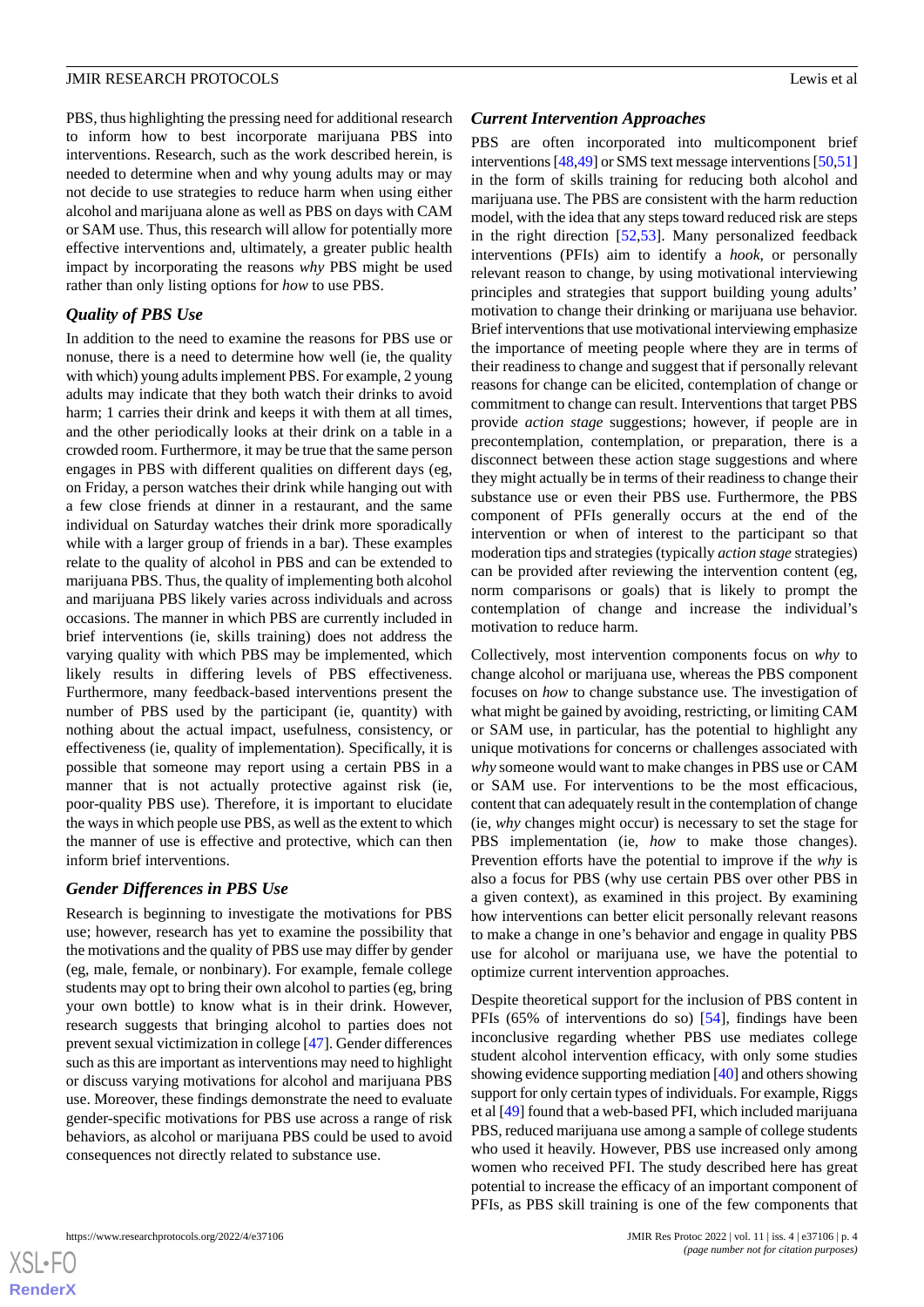reflect strategies for reducing use or consequences. Prince et al [[36\]](#page-12-7) examined an app used to collect event-level reports on marijuana use and PBS and found that event-level reductions in marijuana use were associated with greater PBS use. As this study used a single PBS item to assess the occurrence of any PBS use, it was not able to determine whether certain types of PBS were associated with less use or consequences. Thus, an essential step in determining the usefulness of alcohol and marijuana PBS on alcohol, marijuana, and CAM or SAM use is to conduct a rigorous pilot study of a PBS-focused intervention.

## *Methods*

## **Study Design**

This study will use an iterative process of focus groups and cognitive interviews (phase 1) to develop a novel web-based SMS text messaging intervention to be evaluated in a pilot randomized clinical trial (phase 2) to evaluate feasibility, acceptability, and preliminary effect sizes. In both phases, young adults from Texas, United States, aged 18 to 24 years, who typically use alcohol and marijuana at least twice per week, will be recruited.

## **Ethics Approval**

This study was reviewed and approved by the North Texas Regional Institutional Review Board (1679036-1). All study procedures were approved by the single institutional review board of record. All participants will sign an approved consent form in accordance with the ethical standards of Helsinki.

#### **Focus Groups and Cognitive Interviews (Phase 1)**

Phase 1 will focus on examining motivations for alcohol and marijuana PBS use (and nonuse of PBS), as well as the quality of PBS use among young adults (aged 18-24 years) who use both alcohol and marijuana. We will conduct web-based focus groups (10 groups; N=10 per group) and cognitive interviews  $(N=10)$  to determine why young adults use or do not use specific PBS related to alcohol and marijuana use. Focus groups and cognitive interviews will discuss the level of the quality in which PBS are used and the various contexts in which PBS may or may not be used. All discussions will consider the use of either of the substances alone on a given day, as well as SAM or CAM use on a given day, and will address ways in which the motivations and quality of PBS could be incorporated into a web-based and SMS text messaging PBS intervention, as well as elicit feedback on drafted intervention material. The results of phase 1 will inform the development and delivery of the intervention to be tested in a pilot study (phase 2).

## **Pilot Study (Phase 2)**

#### *Overview*

 $XSJ \cdot F$ **[RenderX](http://www.renderx.com/)**

In phase 2, we will conduct a pilot study—informed from phase 1 findings—of web-based, and SMS text messaging intervention with young adults (N=200; aged 18-24 years), who typically use alcohol and marijuana for at least 2 days per week to determine the feasibility, acceptability, and preliminary effect sizes. Participants will be randomized to either the intervention or waitlist control group*.* All participants will complete

```
https://www.researchprotocols.org/2022/4/e37106 JMIR Res Protoc 2022 | vol. 11 | iss. 4 | e37106 | p. 5
```
screening, baseline and daily morning surveys, and a 2-month follow-up. Participants in the intervention condition will receive a brief, web-based intervention focusing on self-selected alcohol and marijuana PBS messages and motives for using alcoholand marijuana-related PBS. The intervention content will also be delivered via SMS text messages 3 days a week (random day, Friday, and Saturday) for 8 consecutive weeks. Participants in both conditions will report on PBS use, motivations for PBS use (and nonuse), quality of PBS use, and alcohol and marijuana use in morning surveys timed to occur the day after the intervention SMS text messages for those in the intervention group (morning after random day, Saturday, and Sunday).

The hypotheses for the phase 2 pilot randomized controlled trial are detailed in the following sections.

## *Hypothesis 1*

We hypothesize that the intervention will be feasible (achieving the recruitment goal and doing so within an acceptable time frame; high study retention) and acceptable (enrolling a high proportion of eligible participants; obtaining favorable participants' ratings of intervention components and ratings of accessibility, usability, convenience, and relevance, as measured after the web-based intervention and after SMS text message assessments).

## *Hypothesis 2*

We expect that receiving the intervention will be associated with short-term (2-month) increases in PBS use, motivations for PBS use, and quality of PBS use, as well as decreases in motivations for PBS nonuse and reductions in past 2-month alcohol use, CAM and SAM use, and related consequences.

## *Hypothesis 3*

Using event-level data, we expect that on days when individuals' motivations to use PBS are elevated (ie, higher than their average level) or the quality of their PBS use is elevated (ie, higher than their average level), they will report lower alcohol use, be less likely to report CAM or SAM use, and report fewer negative consequences. These effects will be stronger in the intervention group than in the waitlist control group.

#### *Hypothesis 4*

Using event-level data, we will examine whether days when young adults use alcohol alone, compared with both CAM and SAM use days, are associated with greater use of alcohol PBS, greater motivation to use alcohol PBS, and higher quality of alcohol PBS use. Similarly, we will examine event-level associations between PBS use and consequences (alcohol and marijuana use) to determine whether PBS are as effective at reducing consequences when CAM or SAM use occurs.

#### **General Recruitment**

For both phases, we will use a multimethod approach to reach a wide cross-section of young adults (aged 18-24 years) living in Texas, United States, who use alcohol and marijuana, such as in-person recruitment, flyers in businesses and community centers, web-based and newspaper advertisements, bus advertisements, and social media. Social media outreach will comprise a web-based Facebook fan page, which will provide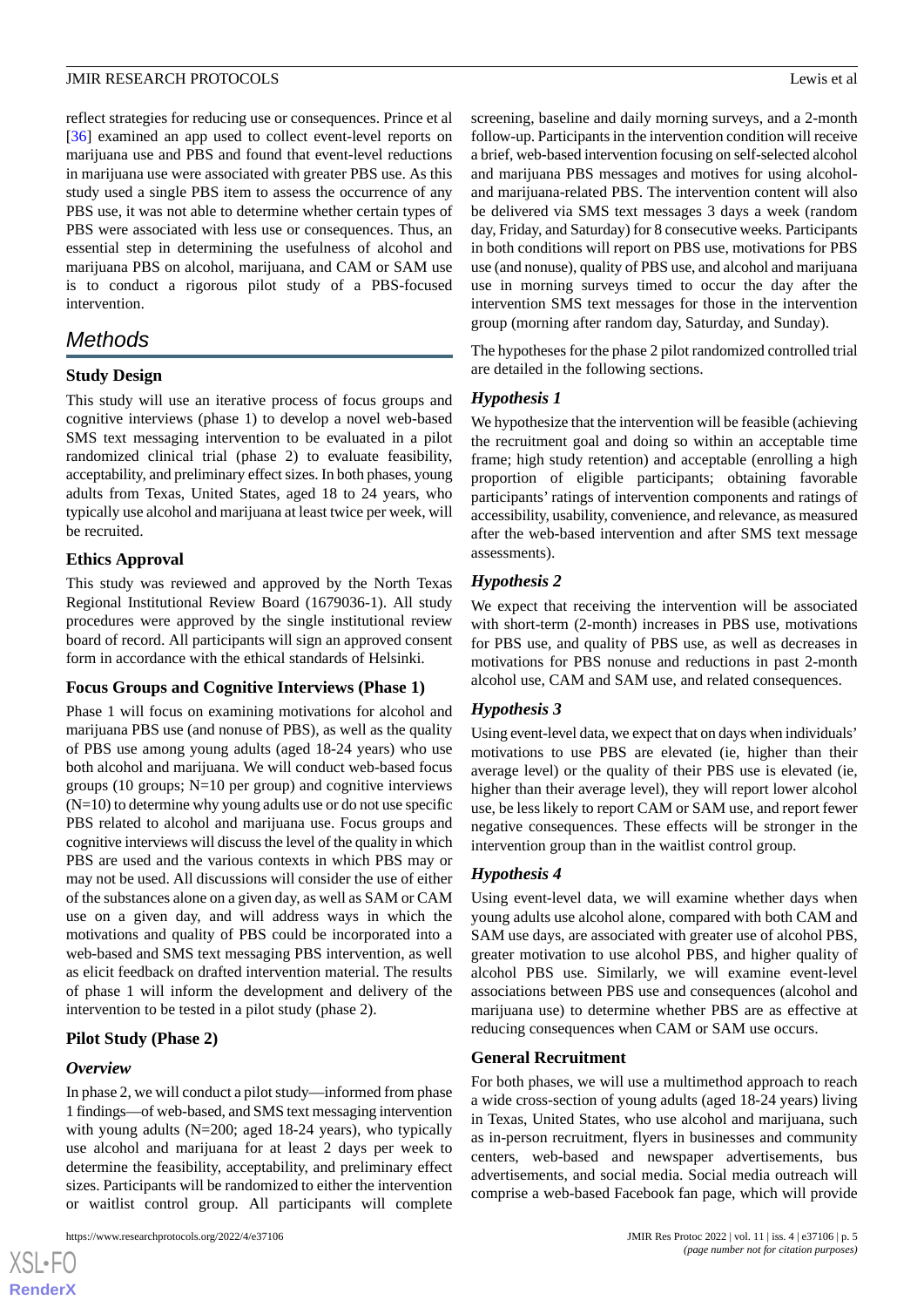website address (URL) for more information and eligibility

The initial screening will be conducted on the web to determine eligibility ([Textbox 1\)](#page-5-0). Eligibility questions will be embedded in demographic and behavioral questions to avoid making the criteria obvious. We aim to recruit an equal number of young adults at each age (eg, 18, 19, and 20) and sample based on the demographics of Texas. Our prior studies have successfully used similar procedures to recruit demographically diverse samples [\[55](#page-13-11),[56\]](#page-13-12). We have developed and programmed a system database for recruitment and tracking in our studies, which we

a brief description of the study and links to the study website. We will use a combination of paid Facebook, Twitter, and Instagram advertisements and promote boosts on our study page to increase our web-based presence. Social media will be our main recruitment strategy; however, other strategies such as newspaper advertisements, Craigslist advertisements, Google advertisements, and flyers will be used to ensure that we reach participants who may not participate in social networking sites. Moreover, we will collaborate with local community organizations that have community outreach, such as local Young Men's Christian Associations and substance use prevention organizations. All advertisements will provide a

<span id="page-5-0"></span>**Textbox 1.** Eligibility criteria for phase 1 and phase 2.

#### **Inclusion criteria**

- Aged 18 to 24 years
- Live in Texas, United States
- Have a valid email address
- Own a cell phone number with SMS text messaging capabilities
- Okay with receiving SMS text messages
- Typically drink at least 2 days a week
- Typically use marijuana at least 2 days a week
- Report having at least one alcohol-related and one marijuana-related consequence in the past month
- Report being in contemplation or action stage based on readiness to change scale for alcohol or marijuana (ie, not in precontemplation stage)

screening.

will adapt for this research.

- If female, not pregnant or trying to become pregnant
- Not currently in treatment for alcohol or substance use
- Willing to participate in a web-based focus group or cognitive interview via Zoom videoconferencing (criterion for phase 1 only)
- Device must meet the system requirements to participate in the web-based focus group or cognitive interview (eg, have iOS 8.0 or later and Android 4.0x or later or have another video-enabled device; criterion for phase 1 only)
- Willing to participate in a pilot study with daily morning surveys (criterion for phase 2 only)

## **Phase 1: Focus Groups and Cognitive Interview Procedures**

#### *Overview*

[XSL](http://www.w3.org/Style/XSL)•FO **[RenderX](http://www.renderx.com/)**

An iterative process of focus groups and cognitive interviews will inform the development and delivery of the intervention to be tested in the pilot study (aim 2). Focus groups and cognitive interviews will allow us to better elicit personally relevant reasons to make a change in one's behavior and decide to engage in PBS for alcohol use or marijuana use so that we can optimize our SMS text messaging intervention. Results from the phase 1 focus groups will inform phase 2 by providing guidance on the specific motives behind PBS use or nonuse most commonly reported, informing the definitions and descriptions of the quality of PBS use to be presented to participants in phase 2, and making any additional changes to the proposed intervention materials or delivery based on participant feedback. The primary goal of the focus groups and cognitive interviews is to obtain participant feedback to help us develop an intervention that is clear, understandable, relevant, usable, and acceptable to the target population.

## *Focus Groups and Cognitive Interviews*

A total of 10 focus groups will be run with approximately 10 people in each group, for a total of up to 100 individuals. For individuals who self-report as gender nonbinary, we will present two options from which the participant can select one: (1) their preferred gender focus group or (2) an individual cognitive interview. All focus groups and cognitive interviews will have a phenomenological focus, allowing for a free-flowing discussion among participants, with the flexibility to probe participants' responses by the moderator. Focus groups and cognitive interviews will consider the use of alcohol or marijuana alone on a given day; CAM and SAM use on a given day; and how CAM and SAM use may affect motivation to use PBS, the type of PBS used (alcohol or marijuana), and the quality of PBS use. Focus groups and cognitive interviews will focus on the *why* behind using PBS as participants will be asked to discuss various ways in which the motivations for and quality of PBS use could be incorporated into a web-based and SMS text messaging PBS intervention, such as eliciting feedback on the use of drafted intervention material. Participants will be asked to provide reasons why they may choose not to use a certain PBS and what might motivate them to consider using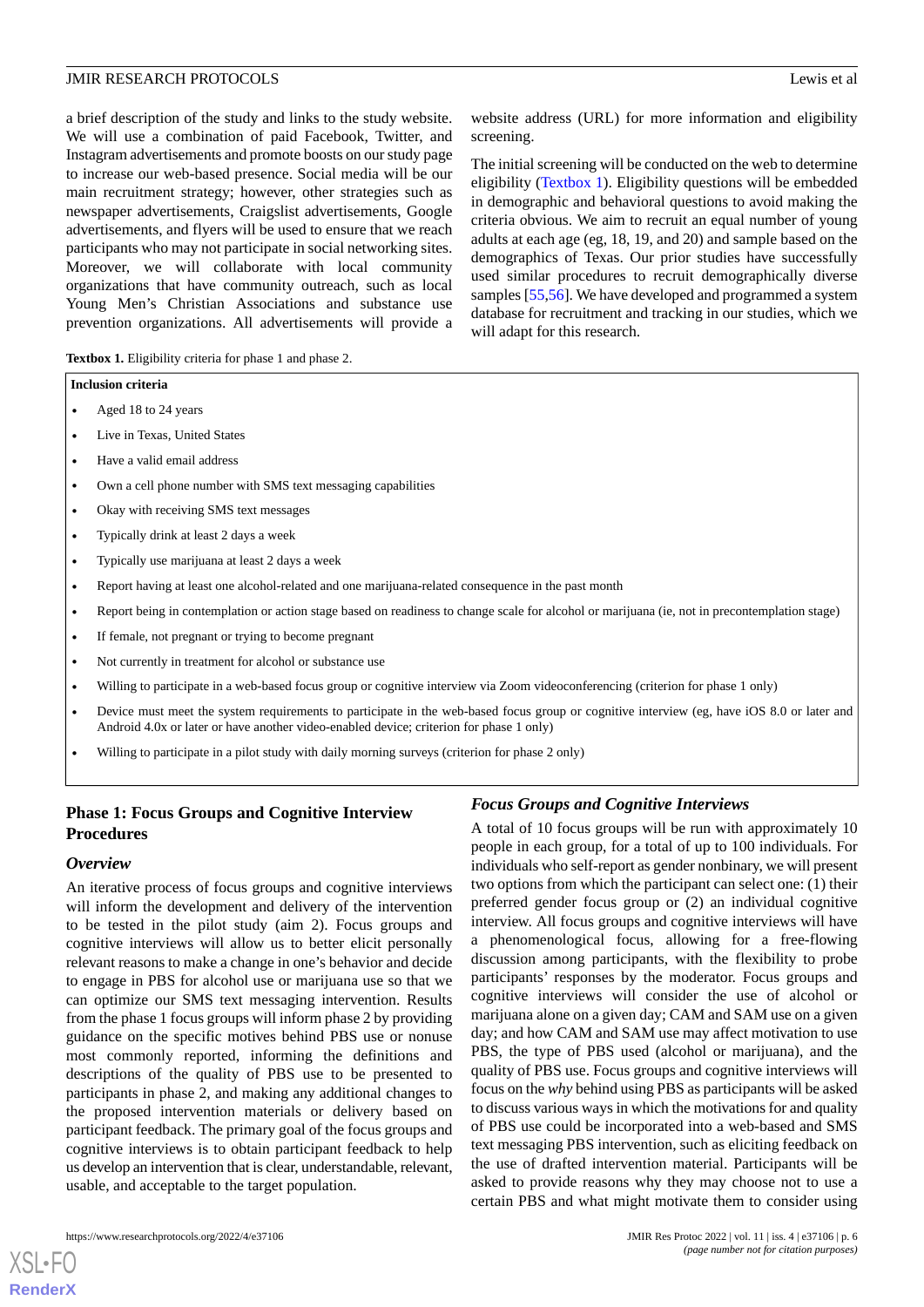the same strategy. Participants will be asked to discuss why some PBS are used more or less often and why they are used with lower or higher quality. These questions will provide the necessary information related to the motivations and reasons for using PBS, which will ultimately be targeted in the subsequent pilot study. The moderator will explore experiences of and reactions to the drafted intervention materials and will probe to see whether young adults, in general, would want to learn about opportunities to participate in an intervention study and gauge the interest for involvement in an intervention outside of a paid research study. Focus groups and cognitive interviews (60 minutes) will be conducted on the internet via Zoom videoconferencing software, and participants will receive US \$50 compensation. Focus groups and cognitive interviews will be audiotaped using the Zoom recording feature. Audiotapes will also be transcribed using transcription software and checked by the team for any errors. Focus groups and cognitive interviews will be conducted in an iterative process, whereby, after the initial sessions, investigators will meet to decide what changes, if any, should be made before conducting the remaining focus groups and cognitive interviews.

## **Phase 2: Pilot Randomized Controlled Trial Procedures**

<span id="page-6-0"></span>Phase 2 will involve a pilot study with 200 young adults (aged 18-24 years) from Texas, United States, who typically drink alcohol and use marijuana for at least 2 days per week to

Figure 1. Randomized controlled trial workflow diagram. PBS: protective behavioral strategies.



determine the feasibility, acceptability, and preliminary effect sizes ([Figure 1](#page-6-0)). Participants will be randomized to the web-based and SMS text messaging intervention (N=100) or waitlist control (N=100) groups. All participants will complete a screening survey, baseline assessment, a 2-month follow-up, as well 24 daily morning surveys over 8 weeks. All surveys will be administered on the web. Informed by the content and process details generated through focus groups and cognitive interviews in aim 1, participants in the intervention condition will receive a brief, web-based intervention that is self-administered and focuses on self-selected alcohol and marijuana PBS messages [[57\]](#page-13-13) and motives for using alcohol- and marijuana-related PBS. Participants will be prompted to choose 12 alcohol PBS and 12 marijuana PBS that they are motivated to use (from a list of possible PBS for alcohol and marijuana) and will identify whether they prefer to receive the PBS content during the week (random weekday) and on the weekend. For example, a participant could indicate that they are less likely to drink on a random weekday but more likely to use marijuana and, thus, would like the marijuana content during the week and the alcohol content on the weekend. Alternatively, a participant could indicate that they are likely to co-use alcohol and marijuana on weekends and, thus, would receive both types of PBS each weekend day. For each self-selected PBS, the web-based intervention will prompt them to provide information about why they selected that particular PBS.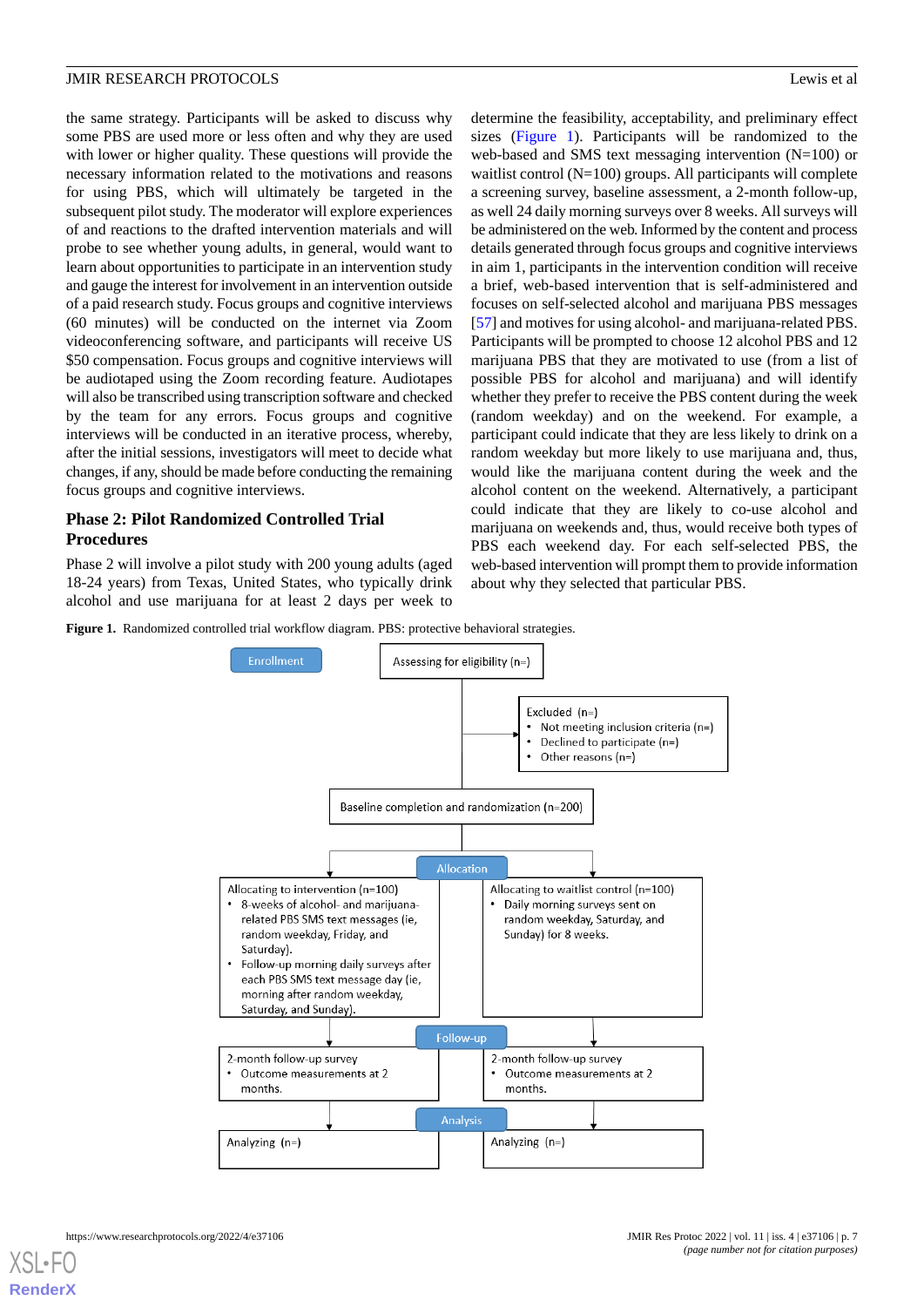The web-based intervention will also include examples related to how to use PBS in a high-quality manner to ensure that not only are PBS being used but that when they are used, the PBS are being used in an effective manner to affect substance use outcomes. For example, for the alcohol PBS specifying to *determine not to exceed a set number of drinks*, participants will navigate web-based content related to the process of deciding what is a safe limit to set based on personalized estimated blood alcohol concentration calculations. For the PBS to *use a designated driver,* the intervention content will emphasize the importance of ensuring that the designated driver has not had anything to drink or used any marijuana and that even one drink is too much. When participants select the marijuana PBS to *use a little and then wait to see how you feel before using more*, participants will be guided through deciding how much a *little* is and how long they should wait to see which effects they experience before using more marijuana. When they select *take periodic breaks if it feels like you are using marijuana too frequently,* they will be prompted by the web-based intervention to decide how they would know if they are using it too frequently and what kind of break would be ideal to actually reduce harm (eg, a few days, weeks, or months). The expected length of time to complete the self-administered web-based intervention is 20 minutes.

After completion of the web-based intervention, participants assigned to the intervention condition will receive a brief postintervention survey to assess the acceptability of the intervention content they received. Next, the intervention content will be delivered via SMS text messages 3 days a week (random day, Friday, and Saturday) over 8 consecutive weeks. On the days that participants will be receiving SMS text messaging intervention content, their day will start with 4 SMS text messages requesting a numerical reply consistent with other protocols assessing readiness and goal setting [\[58](#page-13-14)]. The first series of 2 SMS text messages will ask them to complete a readiness ruler assessing the importance of making a change in their alcohol use and, separately, marijuana use. Although the stem with the ruler during screening is *in general*, for these day-of-intervention SMS text messages, it will be *at this moment* (eg, "at this moment, on a scale of 0 [not important] to 10 [extremely important], how important is it for you to change your current drinking if you decided to?"). Then, the second series of 2 SMS text messages request a response to a modified readiness ruler assessing thoughts about openness to changing their behavior separately for alcohol and for marijuana (eg, "at this moment, on a scale of 0 [not at all] to 10 [extremely willing], how willing are you to try a new strategy around your alcohol use today?"). Later that day, the PBS content they receive will be personalized and matched to their importance or willingness ratings, such that SMS text messaging content is stage appropriate. For participants who rate a 0 to 3, typically precontemplation, they will receive a statement with a serious harm reduction PBS suggestion aiming to prompt contemplation of change with no action stage suggestion that they could or should do so (eg, "Eating before or during drinking slows absorption of alcohol & people find they can avoid unwanted consequences. Consider how this might work for you, if at all."). Participants who rate a 4 to 6, which reflects ambivalence and contemplation, will receive an SMS text message with a small

https://www.researchprotocols.org/2022/4/e37106 JMIR Res Protoc 2022 | vol. 11 | iss. 4 | e37106 | p. 8

[XSL](http://www.w3.org/Style/XSL)•FO **[RenderX](http://www.renderx.com/)** step, manner of drinking PBS suggestion (eg, "Drinking slowly can keep degree of intoxication from sneaking up on you. What might you be willing to try to slow down rate (if anything)? (a) pacing sips, (b) alternating sips/drinks with water, (c) something else, (d) I'm not sure this would work for me."). Finally, participants who rate 7 to 10 will receive an action stage PBS reflecting stopping or limiting strategies (eg, "Determining not to exceed a set number of standard drinks can reduce unwanted effects. You said you're ready to try something new and make a change in your drinking. What limit do you want to set for yourself tonight? Please text back the number of drinks you have in mind.").

Participants in both conditions will report on PBS use and nonuse, including motivations for and quality of PBS use and alcohol and marijuana use in a morning survey that is timed to occur the day after the intervention messages (the morning after random day, Saturday, and Sunday). The waitlist control condition will not receive any intervention content during the 8-week period of data collection to support testing of the primary aims but will complete baseline, 2-month, and daily surveys according to the same schedule as the intervention group to assess event-level PBS use, PBS nonuse, alcohol and marijuana use, CAM and SAM use*,* and related consequences for up to 24 days over 8 weeks. All waitlist control participants will receive the intervention and postintervention survey at the end of the 2-month survey*.*

Participants will be compensated US \$25 for the baseline survey, US \$10 for postintervention assessment, up to US \$58 for completion of all 24 daily surveys (US \$2 per completed daily survey, with an additional US \$10 bonus incentive for completing at least 90% of the surveys), and US \$25 for a 2-month follow-up survey, for a total of up to US \$118 across the study period.

#### **Phase 2 Measures**

#### *Baseline and 2-Month Measures*

#### **Demographics**

Demographics will include, but are not limited to, sex assigned at birth, gender, age, height, weight, and living situation.

#### **Alcohol Measures**

Lifetime, past year, and past month alcohol use measures will include items from the Monitoring the Future (MTF) study [\[59](#page-13-15)]. Drinking will be assessed using the Daily Drinking Questionnaire (Cronbach  $\alpha = .73$ ) [[60\]](#page-13-16) and the Alcohol Use Disorders Identification Test (Cronbach  $\alpha$ =.85) [[61\]](#page-13-17). Negative consequences will be assessed using the Young Adult Alcohol Consequences Questionnaire (Cronbach α=.79) [[62\]](#page-13-18). Alcohol PBS will be assessed using the Protective Behavioral Strategies Survey-20 (Cronbach  $\alpha$ =.63-.81) [\[63](#page-13-19)]. Motivations for alcohol PBS use and nonuse will be assessed (Cronbach  $\alpha$ =.80) [[43,](#page-13-0)[64\]](#page-13-20). The Readiness to Change Questionnaire (Treatment Version Revised) will be used to assess the readiness to change drinking habits [\[65](#page-13-21),[66\]](#page-14-0).

#### **Marijuana and Other Substance Use Measures**

Marijuana use will be measured using MTF items such as lifetime, past year, and past month [\[59](#page-13-15)]. The Daily Marijuana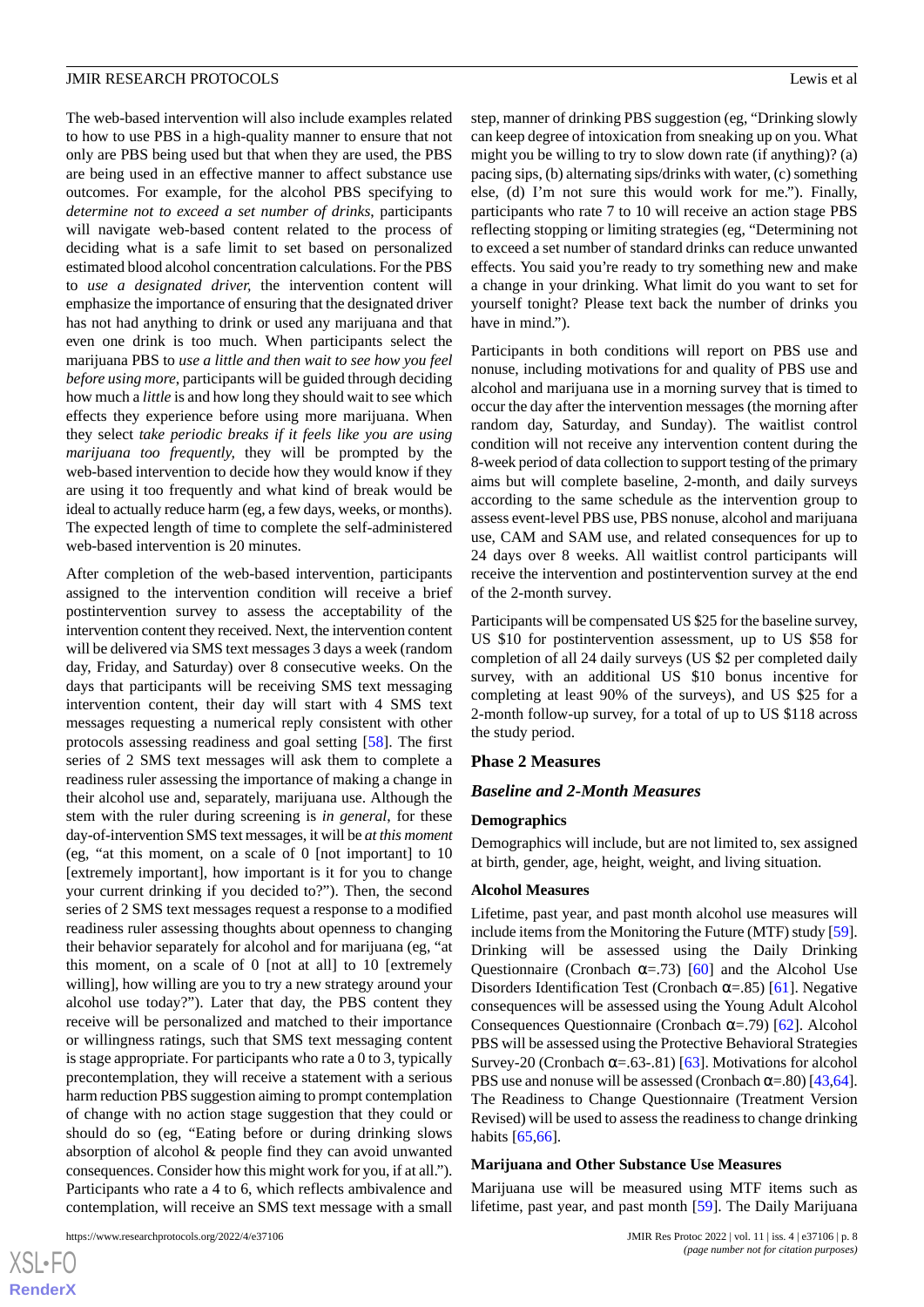Questionnaire will be used to assess marijuana use based on the typical number of hours spent high per day (Cronbach  $\alpha = .97$ ) [[67\]](#page-14-1). The Marijuana Consequences Questionnaire [\[68](#page-14-2)] will measure a broad range of negative marijuana consequences (Cronbach  $\alpha = .89$ ). We will also administer the Marijuana Problem Scale (Cronbach  $\alpha = .85$ ) [[69\]](#page-14-3). To assess risk for substance use disorder, we will use the Cannabis Use Disorders Identification Test-Revised (Cronbach α=.80) [\[70](#page-14-4)]. Marijuana PBS will be assessed using the PBS for Marijuana-36 (Cronbach  $\alpha$ =.93) scale [[34\]](#page-12-17). Other substance use will be assessed for lifetime and past month frequency using the Customary Drinking and Drug Use Record (Cronbach  $\alpha$ =.70-.94) [\[71](#page-14-5),[72\]](#page-14-6). Motivations for marijuana PBS use and nonuse will be assessed using items parallel to the alcohol PBS motivation measure [[43](#page-13-0)[,64](#page-13-20)]. The Readiness to Change Questionnaire (Treatment Version Revised) will be adapted to assess readiness to change marijuana use [\[65](#page-13-21),[66\]](#page-14-0).

Questions regarding SAM use will be adapted from MTF [[73\]](#page-14-7): "On how many occasions (if any) during the last 30 days have you used alcohol and marijuana at the same time–that is, so that their effects overlapped?" CAM use will be determined from alcohol and marijuana measures (ie, endorsement of both alcohol and marijuana use within the same time frame) [\[67](#page-14-1)].

#### *Acceptability Measures*

A modified System Usability Scale [[74-](#page-14-8)[76\]](#page-14-9) and Website Analysis and Measurement Inventory (WAMMI) [[77\]](#page-14-10) will assess the perceived usability of the web-based intervention and SMS text messages, perceived favorability of the web-based design, ease of navigation and use, convenience, relevance, and usefulness. The perceived engagement and appeal of the intervention and SMS text messages will also be assessed [[78](#page-14-11)[,79](#page-14-12)]. Participants will complete items to evaluate the web-based portion's content (thought provoking, easy to understand, relevant, useful, motivation to change self or others, and open-ended questions on the most useful and engaging portion of the web-based feedback session) and format (attention grabbing, interesting, and enjoyable).

#### *Daily Measures*

Our strategy is to collect daily reports each morning after the intervention participants receive the SMS text messaging content. Each intervention participant will be yoked to a participant in the waitlist control group.

#### **Yesterday's Alcohol or Marijuana Use**

Participants will report the number of standard drinks consumed on the previous day, the number of hours they spent drinking, whether they used marijuana, the number of sessions that they used marijuana, and how long they were high. SAM use will be assessed by asking, "Yesterday, did you use alcohol and marijuana at the same time–that is, so that their effects overlapped?" [[14\]](#page-11-11). CAM use will be identified by the endorsement of alcohol and marijuana use the previous day but responding *no* to the SAM use item.

#### **Substance-Related Consequences**

The consequences experienced the previous day will be assessed using items from the alcohol and marijuana consequences scales.

https://www.researchprotocols.org/2022/4/e37106 JMIR Res Protoc 2022 | vol. 11 | iss. 4 | e37106 | p. 9

For alcohol, we will administer items used in our previous daily diary study on alcohol use [\[55](#page-13-11)]. A modified Marijuana Problem Scale [[80\]](#page-14-13) and Rutgers Marijuana Problem Index [\[81\]](#page-14-14) will assess marijuana consequences, selecting acute items appropriate for daily-level measurements [[82\]](#page-14-15).

#### **PBS Use and Quality**

PBS use and quality on the previous day will be assessed by having participants report which, if any, alcohol and marijuana PBS they used the previous day and, for those they report using, how well they implemented the PBS (ie, quality) and how helpful they perceived the strategy to be.

#### **Motivations to Use PBS**

Motivations for each alcohol and marijuana PBS use will be assessed by asking open-ended questions on why they selected to use those strategies that day.

#### **Readiness to Change**

Participants' readiness to change [\[66](#page-14-0),[83\]](#page-14-16) will be assessed with "At this moment, on a scale of 0 to 10, how important is it for you to change your current drinking/marijuana use if you decided to?"

#### **Feasibility and Acceptability**

We will assess feasibility and acceptability (ie, participant responses after reading SMS text messaging content and whether alcohol or marijuana was being used when participants read the SMS text messages). SMS text messages will comprise a 2-way dialog to assess whether the participants read the message. Adherence will be calculated as the percentage of SMS text messages that prompted participants'response [\[57\]](#page-13-13). Participants will respond by indicating helpfulness, likeability, thought provoking, and clarity (eg, 1=*not at all*to 5=*very*). We will track message timing and content to determine factors that may affect intervention efficacy and alcohol or marijuana use. We will examine the response rates to intervention SMS text messages on days of alcohol and marijuana use.

#### **Statistical Analysis**

Before inferential statistics, univariate and bivariate descriptive statistics will be used to examine the distributions and simple associations among the variables. Preliminary analyses will include the nature of missing data and the identification of extreme values. The baseline equivalence of PBS, alcohol, and marijuana measures and demographic representation across conditions in phase 2 will be examined. Feasibility and acceptability will be the primary outcomes of phase 2. Behavioral alcohol and marijuana outcomes (PBS use, PBS motivation, PBS quality, alcohol use, alcohol consequences, marijuana use, marijuana consequences, CAM use, and SAM use) will provide estimates of the base rates and variance in the outcomes.

The feasibility and acceptability (*hypothesis 1*) of the intervention will be tested in several ways. First, feasibility will be established by (1) achieving the recruitment goal (N=200); (2) achieving the recruitment goal within 6 months; and (3) the rate of study retention being ≥90%, including the proportion of young adults who complete the intervention, the proportion of daily surveys completed, and the 2-month follow-up retention.

 $XS$  $\cdot$ FC **[RenderX](http://www.renderx.com/)**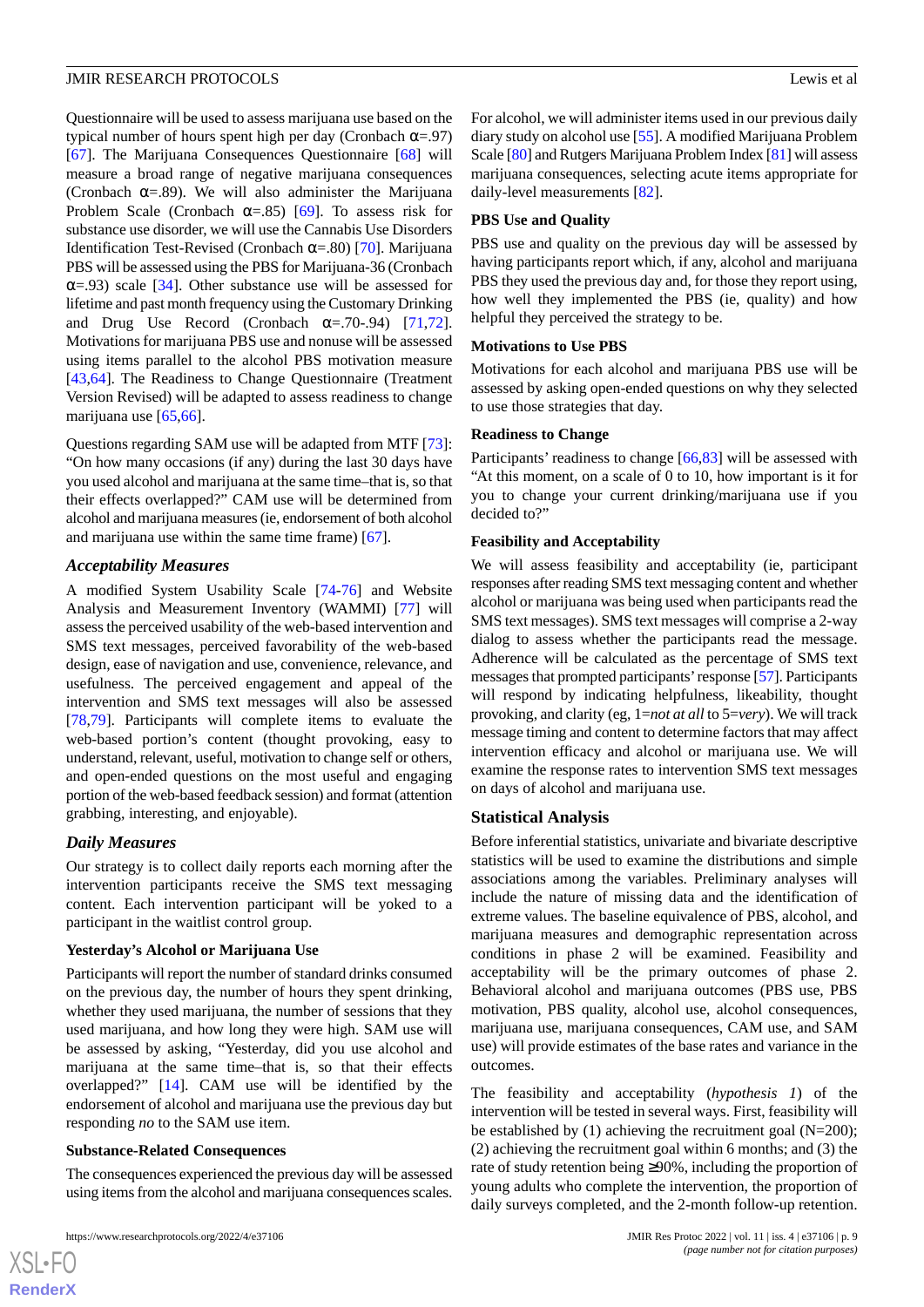The acceptability of the intervention will be determined by (1) the proportion of eligible young adults enrolled (80% of eligible young adults agreeing to participate); (2) ratings of individual intervention components, including both web and SMS text messaging content (rating content as favorable overall); (3) ratings of accessibility (acceptable length of intervention and acceptable timing of intervention delivery), usability (ease of viewing and navigating web-based intervention and SMS text messages), convenience (mode of intervention delivery), and relevance of intervention content (engaging and helpful content); and (4) the proportion of young adults who would recommend the program (outside of a paid research study). Acceptability will be achieved if 80% of the responses in each domain are rated ≥4 (out of 5). For the System Usability Scale, scores <4.0 on the 5-point items indicate a need to re-examine intervention features, and scores of ≥68 on the 100-point total support overall usability. In the case that intervention areas do not meet these criteria, the investigative team will revise the intervention components before conducting a future large-scale randomized trial. The WAMMI comprises 20 validated statements used to evaluate websites and intervention programs. We will use this measure to assess the acceptability of our web-based and SMS text messaging intervention. Each statement is rated on a 5-point scale from strongly agree to disagree, and scores will be calculated for attractiveness, controllability, efficiency, helpfulness, and learnability, as well as the overall global usability score. All scores will be automatically calculated by the WAMMI website and compared with a large international database of scores for other projects. A global usability score of ≥50 indicates that a given website or intervention program is above average (50), according to a large international database maintained by the creators of the WAMMI.

For *hypothesis 2,* given the repeated measures design, generalized linear mixed models (GLMMs) [\[84](#page-14-17)[,85\]](#page-14-18) will be used. GLMMs (ie, hierarchical generalized linear models) allow for nonnormal outcomes (eg, count outcomes such as the number of days high or the number of negative consequences) and missing data, handle varying time points, and accommodate time-varying and time-invariant covariates. The models include two repeated measures (baseline and 2 months), yielding up to 400 observations (level 1: repeated measures) across 200 individuals (level 2: people; n=100 per condition). To test the intervention effects, the intervention condition will be a dummy variable that compares the intervention condition to the waitlist control condition (reference category). Of particular interest are the parameters that reflect the interaction between the intervention conditions and time*.* For count outcomes (eg, alcohol use and consequences), the outcome is connected to covariates through a log link function, which is the standard link function for Poisson GLMMs. Covariates can be exponentiated to yield rate ratios that describe the proportional change in the count outcome associated with a 1-unit increase in the covariate. If data show overdispersion when the variance exceeds the mean, the model will be extended to include a scale parameter to fit an overdispersed Poisson, or we will consider zero-altered models to ensure accurate inferences [[86\]](#page-14-19). Sex assigned at birth, age, and baseline readiness to change will be included as covariates in all the analyses.

Both *hypothesis 3* and *hypothesis 4* use event-level data and can be tested with GLMMs, which are also used for *hypothesis 2*. The 2-level model accounts for the clustering of observations, whereby morning surveys (level 1: day-level) are nested within individuals (level 2: person-level). GLMMs can accommodate unequal observations per person. We will use an appropriate modeling distribution for all outcomes (eg, a zero-inflated Poisson distribution for count outcomes such as consequences and normal distribution for PBS motivation). We will evaluate whether the model assumptions are met (eg, normality of error terms) so that the data are modeled appropriately [[86](#page-14-19)]. Centering of predictors and controlling for the associated higher-level effects will be performed based on standard practice and current recommendations. Sex assigned at birth and age will be person-level covariates in all analyses, and daily-level covariates will be alcohol use, marijuana use, weekends, and readiness to change in all analyses. Owing to the large number of models, *P* values will be adjusted [\[87](#page-14-20)].

Event-level designs using daily surveys produce rich and complex data sets that permit the examination of different types of associations among constructs, and these complex associations can be tested using GLMMs. For instance, *hypothesis 3* specifies that on days when individuals' motivations to use PBS are elevated (ie, higher than their average level), they will report lower alcohol use. Here, PBS motivation is the predictor (person-centered), and the number of drinks consumed that day is the outcome. A cross-level interaction between the predictor (level 1) and condition (level 2) can be tested to determine whether this effect is stronger among those in the intervention condition than in the waitlist control condition. GLMM specifications can easily be modified for event-level data to test all the hypotheses specified by *hypothesis 3* and *hypothesis 4*. For instance, in *hypothesis 4*, each day will be coded as neither alcohol nor marijuana, alcohol alone, marijuana alone, CAM, or SAM. Then, dummy codes will be created to make specific comparisons (eg, alcohol alone days vs SAM use days).

## *Results*

This research was funded in May 2021 and approved by institutional review board in March 2021. Recruitment and enrollment for phase 1 began in January 2022. The findings of phase 1 will inform the development of novel web-based and SMS text messaging interventions that will be tested in phase 2. Phase 2 is anticipated to begin in January 2023. The findings will be published in peer-reviewed journals and presented at international, national, or regional professional meetings and conferences.

## *Discussion*

## **Principal Findings**

The most successful young adult alcohol or marijuana interventions involve the provision of accurate, nonjudgmental, and personalized feedback [\[88](#page-14-21)]; however, notably, the inclusion and effectiveness of PBS content are inconsistent [[54\]](#page-13-10). Moreover, the active components of brief interventions are not well understood [\[89](#page-14-22)], and findings have been inconclusive

 $XS$  $\cdot$ FC **[RenderX](http://www.renderx.com/)**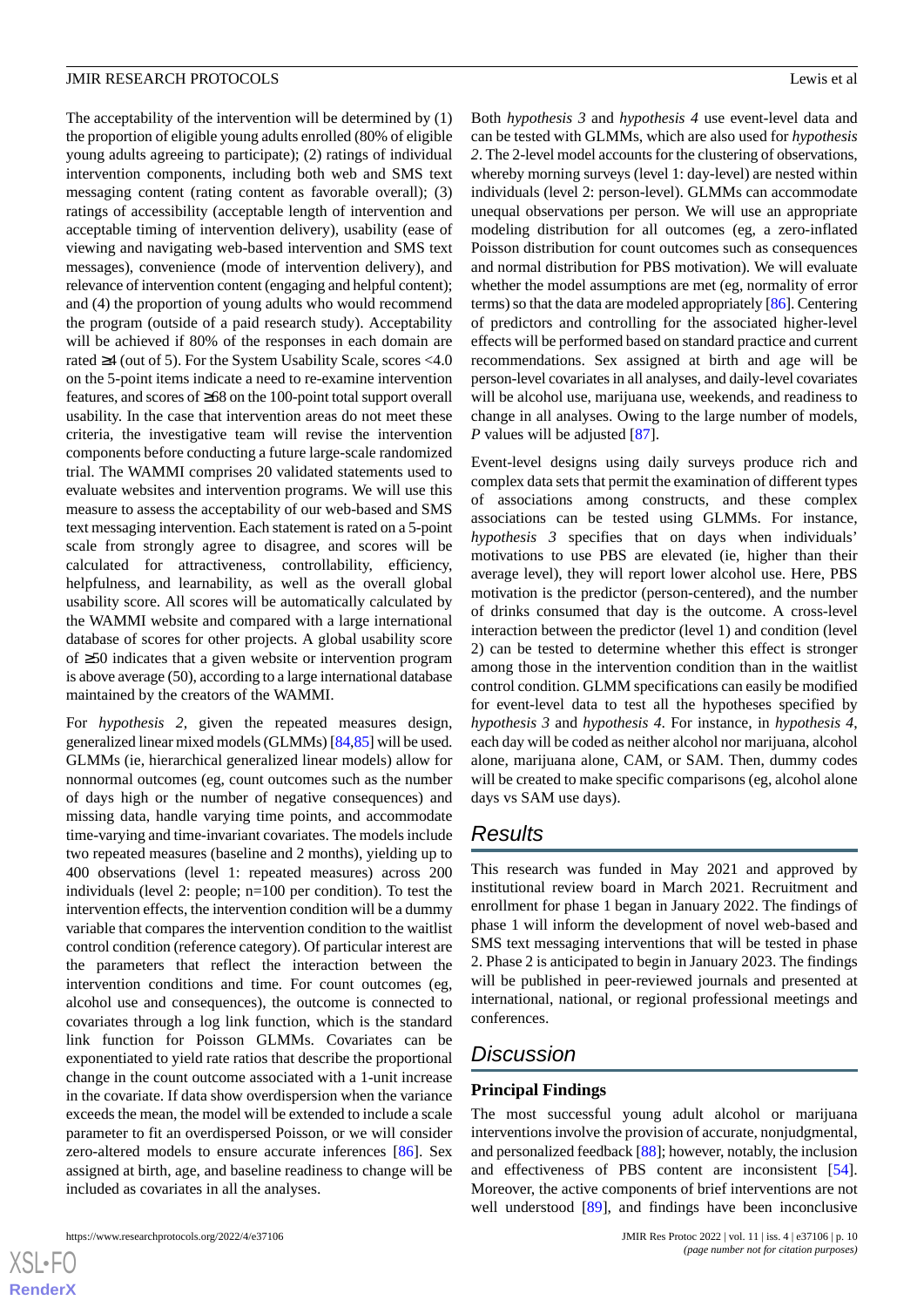regarding whether PBS mediates the intervention efficacy of college student PFIs, with only some studies showing evidence of mediation [[40\]](#page-12-12). A possible reason for these findings is that we often do not know young adults' motivations for using (or not using) PBS or the quality of PBS use across individuals or across drinking occasions. This study will provide an in-depth examination of which PBS young adults are motivated to use (including implementation quality) and the reasons that young adults may or may not use PBS. Understanding why young adults choose not to use PBS on specific occasions or do not engage in effective or high-quality PBS use on certain occasions has significant clinical implications, whereby interventions may need to spend more time increasing motivations to use PBS in an effective manner or work on reducing the perceived barriers (ie, reasons individuals are not using PBS). Clinicians may then be better able to work with young adults in various settings (eg, campus counseling and health centers, residence halls, health and wellness services, and community mental health clinics) to reduce or prevent excessive alcohol and marijuana use and related negative consequences. This study has great potential for making a substantial impact in the field and public health (particularly as more states permit legal access to marijuana for those aged ≥21 years) as it will address the problem of high importance (young adult alcohol and marijuana use) by being the first to develop and refine a PBS intervention that specifically focuses on the motivations for alcohol and marijuana PBS use and nonuse, as well as the quality of use, which is an overlooked aspect of current PBS-related intervention approaches.

## **Limitations**

Although this study will use a strict application of the scientific method to achieve robust, unbiased, and replicable results via several design features, including explicit inclusion and exclusion criteria, study design (randomization and inclusion of a waitlist control), and data analytic plans, there are several potential limitations that need to be acknowledged. First, the use of incentives in research may lead to selection effects that

could have an impact on external validity. A meta-analysis found small effects of incentives to increase recruitment for web-based research [[90](#page-15-0)]. However, selection effects are typically not a problem for randomized trials, as random assignment ensures relatively similar characteristics across study conditions [[91\]](#page-15-1). However, we will include questions in the focus groups to assess what would make participants willing to participate in a similar study without monetary incentives. A second potential limitation of this research is that we will collect data in a single state that does not currently have legalized marijuana. Thus, we will not be able to directly test how legalization influences alcohol and marijuana use and related PBS in young adult populations. Furthermore, as this is a small-scale pilot study, it was not designed to be fully powered; however, the results of this study will provide preliminary effect sizes to calculate power for a subsequent full-scale randomized controlled trial.

## **Conclusions**

This study will fill critical gaps in the literature by identifying the extent to which motivations for PBS use and nonuse (marijuana or alcohol) and the quality of PBS use (degree of effectiveness or degree of implementation) differ when using alcohol alone versus concurrently or simultaneously with marijuana. The overall goal of this study is to inform a pilot study of a newly developed alcohol and marijuana PBS intervention. This research will (1) collect pilot data to establish the feasibility and acceptability and test the web-based and SMS text messaging PBS intervention (baseline and 2 months) and (2) collect event-level data to examine daily-level associations among PBS motivation and quality, PBS use and nonuse, alcohol and marijuana use, and negative consequences, with a focus on how PBS may differ on CAM or SAM use days compared with alcohol-only days. This study will provide an in-depth understanding of young adults' PBS use and has the potential to develop a more efficacious intervention for these co-occurring or SAM behaviors.

## **Acknowledgments**

The manuscript preparation was supported by the National Institute on Alcohol Abuse and Alcoholism (NIAAA) grant R34AA028730 awarded to MAL. The data collection will be supported by NIAAA grant R34AA028730 awarded to MAL. The content of this manuscript is solely the responsibility of the authors and does not necessarily represent the official views of the NIAAA or National Institutes of Health.

## **Conflicts of Interest**

None declared.

## <span id="page-10-0"></span>**Multimedia Appendix 1**

Peer-review report form the Epidemiology, Prevention and Behavior Research Review Subcommittee, National Institute on Alcohol Abuse and Alcoholism Initial Review Group (National Institutes of Health, USA). [[PDF File \(Adobe PDF File\), 359 KB](https://jmir.org/api/download?alt_name=resprot_v11i4e37106_app1.pdf&filename=fd442c36dd7326f9154bc2e248d7b05a.pdf)-[Multimedia Appendix 1\]](https://jmir.org/api/download?alt_name=resprot_v11i4e37106_app1.pdf&filename=fd442c36dd7326f9154bc2e248d7b05a.pdf)

## **References**

 $XS$  $\cdot$ FC **[RenderX](http://www.renderx.com/)**

1. Schulenberg JE, Johnston LD, O'Malley PM, Bachman JG, Miech RA, Patrick ME. Institute of Education Sciences.: National Institute on Drug Abuse, US Dept of Health and Human Services; 2019. URL: <https://eric.ed.gov/?id=ED599071> [accessed 2022-01-10]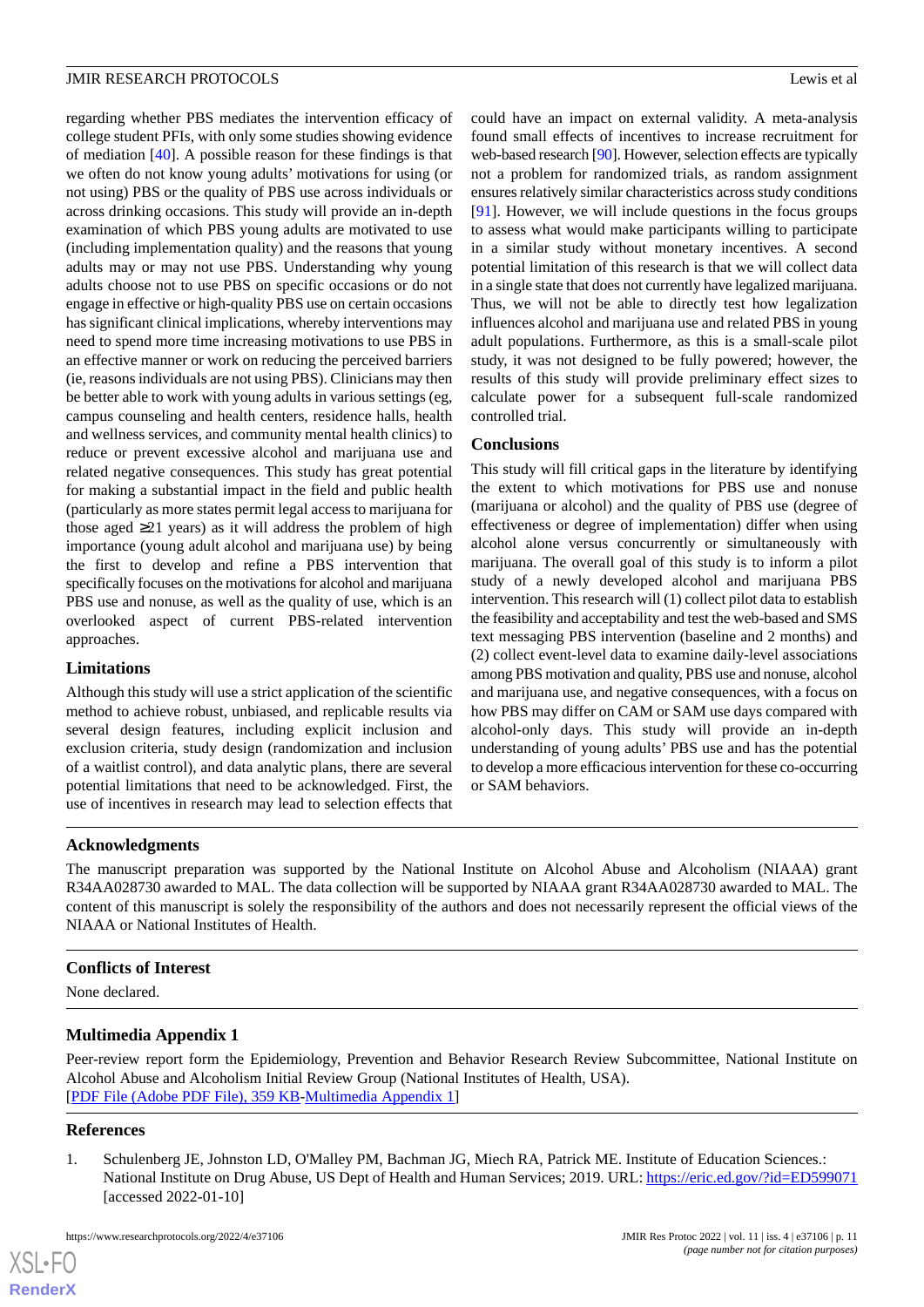- <span id="page-11-0"></span>2. Cleveland MJ, Mallett KA, White HR, Turrisi R, Favero S. Patterns of alcohol use and related consequences in non-college-attending emerging adults. J Stud Alcohol Drugs 2013;74(1):84-93 [[FREE Full text](http://europepmc.org/abstract/MED/23200153)] [doi: [10.15288/jsad.2013.74.84](http://dx.doi.org/10.15288/jsad.2013.74.84)] [Medline: [23200153](http://www.ncbi.nlm.nih.gov/entrez/query.fcgi?cmd=Retrieve&db=PubMed&list_uids=23200153&dopt=Abstract)]
- 3. Hingson R, White A. New research findings since the 2007 surgeon general's call to action to prevent and reduce underage drinking: a review. J Stud Alcohol Drugs 2014;75(1):158-169 [\[FREE Full text](http://europepmc.org/abstract/MED/24411808)] [doi: [10.15288/jsad.2014.75.158](http://dx.doi.org/10.15288/jsad.2014.75.158)] [Medline: [24411808](http://www.ncbi.nlm.nih.gov/entrez/query.fcgi?cmd=Retrieve&db=PubMed&list_uids=24411808&dopt=Abstract)]
- <span id="page-11-1"></span>4. White AM, MacInnes E, Hingson RW, Pan IJ. Hospitalizations for suicide-related drug poisonings and co-occurring alcohol overdoses in adolescents (ages 12-17) and young adults (ages 18-24) in the United States, 1999-2008: results from the Nationwide Inpatient Sample. Suicide Life Threat Behav 2013;43(2):198-212. [doi: [10.1111/sltb.12008\]](http://dx.doi.org/10.1111/sltb.12008) [Medline: [23356834](http://www.ncbi.nlm.nih.gov/entrez/query.fcgi?cmd=Retrieve&db=PubMed&list_uids=23356834&dopt=Abstract)]
- <span id="page-11-2"></span>5. Grant BF, Chou SP, Saha TD, Pickering RP, Kerridge BT, Ruan WJ, et al. Prevalence of 12-month alcohol use, high-risk drinking, and DSM-IV alcohol use disorder in the United States, 2001-2002 to 2012-2013: results from the National Epidemiologic Survey on Alcohol and Related Conditions. JAMA Psychiatry 2017;74(9):911-923 [[FREE Full text](http://europepmc.org/abstract/MED/28793133)] [doi: [10.1001/jamapsychiatry.2017.2161](http://dx.doi.org/10.1001/jamapsychiatry.2017.2161)] [Medline: [28793133](http://www.ncbi.nlm.nih.gov/entrez/query.fcgi?cmd=Retrieve&db=PubMed&list_uids=28793133&dopt=Abstract)]
- <span id="page-11-4"></span><span id="page-11-3"></span>6. Grucza RA, Sher KJ, Kerr WC, Krauss MJ, Lui CK, McDowell YE, et al. Trends in adult alcohol use and binge drinking in the early 21st-century United States: a meta-analysis of 6 national survey series. Alcohol Clin Exp Res 2018;42(10):1939-1950 [[FREE Full text](http://europepmc.org/abstract/MED/30080258)] [doi: [10.1111/acer.13859](http://dx.doi.org/10.1111/acer.13859)] [Medline: [30080258](http://www.ncbi.nlm.nih.gov/entrez/query.fcgi?cmd=Retrieve&db=PubMed&list_uids=30080258&dopt=Abstract)]
- <span id="page-11-5"></span>7. Johnston LD, Miech RA, O'Malley PM, Bachman JG, Schulenberg JE, Patrick ME. Monitoring the future: national survey results on drug use, 1975-2018: overview. Key findings on adolescent drug use. National Institute on Drug Abuse, US Dept of Health and Human Services. 2018. URL: <https://files.eric.ed.gov/fulltext/ED594190.pdf> [accessed 2022-01-10]
- <span id="page-11-6"></span>8. Karila L, Roux P, Rolland B, Benyamina A, Reynaud M, Aubin HJ, et al. Acute and long-term effects of cannabis use: a review. Curr Pharm Des 2014;20(25):4112-4118. [doi: [10.2174/13816128113199990620](http://dx.doi.org/10.2174/13816128113199990620)] [Medline: [24001294](http://www.ncbi.nlm.nih.gov/entrez/query.fcgi?cmd=Retrieve&db=PubMed&list_uids=24001294&dopt=Abstract)]
- <span id="page-11-7"></span>9. Arria AM, Garnier-Dykstra LM, Caldeira KM, Vincent KB, Winick ER, O'Grady KE. Drug use patterns and continuous enrollment in college: results from a longitudinal study. J Stud Alcohol Drugs 2013;74(1):71-83 [\[FREE Full text\]](http://europepmc.org/abstract/MED/23200152) [doi: [10.15288/jsad.2013.74.71](http://dx.doi.org/10.15288/jsad.2013.74.71)] [Medline: [23200152](http://www.ncbi.nlm.nih.gov/entrez/query.fcgi?cmd=Retrieve&db=PubMed&list_uids=23200152&dopt=Abstract)]
- <span id="page-11-8"></span>10. Maggs JL, Staff J, Kloska DD, Patrick ME, O'Malley PM, Schulenberg J. Predicting young adult degree attainment by late adolescent marijuana use. J Adolesc Health 2015;57(2):205-211 [[FREE Full text\]](http://europepmc.org/abstract/MED/26206441) [doi: [10.1016/j.jadohealth.2015.04.028](http://dx.doi.org/10.1016/j.jadohealth.2015.04.028)] [Medline: [26206441](http://www.ncbi.nlm.nih.gov/entrez/query.fcgi?cmd=Retrieve&db=PubMed&list_uids=26206441&dopt=Abstract)]
- <span id="page-11-10"></span><span id="page-11-9"></span>11. Brière FN, Fallu JS, Descheneaux A, Janosz M. Predictors and consequences of simultaneous alcohol and cannabis use in adolescents. Addict Behav 2011;36(7):785-788. [doi: [10.1016/j.addbeh.2011.02.012](http://dx.doi.org/10.1016/j.addbeh.2011.02.012)] [Medline: [21429672\]](http://www.ncbi.nlm.nih.gov/entrez/query.fcgi?cmd=Retrieve&db=PubMed&list_uids=21429672&dopt=Abstract)
- <span id="page-11-11"></span>12. Subbaraman MS, Kerr WC. Simultaneous versus concurrent use of alcohol and cannabis in the National Alcohol Survey. Alcohol Clin Exp Res 2015;39(5):872-879 [[FREE Full text\]](http://europepmc.org/abstract/MED/25872596) [doi: [10.1111/acer.12698\]](http://dx.doi.org/10.1111/acer.12698) [Medline: [25872596\]](http://www.ncbi.nlm.nih.gov/entrez/query.fcgi?cmd=Retrieve&db=PubMed&list_uids=25872596&dopt=Abstract)
- 13. Egan KL, Cox MJ, Suerken CK, Reboussin BA, Song EY, Wagoner KG, et al. More drugs, more problems? Simultaneous use of alcohol and marijuana at parties among youth and young adults. Drug Alcohol Depend 2019;202:69-75 [[FREE Full](http://europepmc.org/abstract/MED/31319362) [text](http://europepmc.org/abstract/MED/31319362)] [doi: [10.1016/j.drugalcdep.2019.07.003](http://dx.doi.org/10.1016/j.drugalcdep.2019.07.003)] [Medline: [31319362\]](http://www.ncbi.nlm.nih.gov/entrez/query.fcgi?cmd=Retrieve&db=PubMed&list_uids=31319362&dopt=Abstract)
- <span id="page-11-12"></span>14. Patrick ME, Fairlie AM, Cadigan JM, Abdallah DA, Larimer ME, Lee CM. Daily motives for alcohol and marijuana use as predictors of simultaneous use among young adults. J Stud Alcohol Drugs 2019;80(4):454-461 [\[FREE Full text\]](http://europepmc.org/abstract/MED/31495383) [doi: [10.15288/jsad.2019.80.454](http://dx.doi.org/10.15288/jsad.2019.80.454)] [Medline: [31495383](http://www.ncbi.nlm.nih.gov/entrez/query.fcgi?cmd=Retrieve&db=PubMed&list_uids=31495383&dopt=Abstract)]
- 15. Arterberry BJ, Treloar H, McCarthy DM. Empirical profiles of alcohol and marijuana use, drugged driving, and risk perceptions. J Stud Alcohol Drugs 2017;78(6):889-898 [[FREE Full text](http://europepmc.org/abstract/MED/29087824)] [doi: [10.15288/jsad.2017.78.889](http://dx.doi.org/10.15288/jsad.2017.78.889)] [Medline: [29087824](http://www.ncbi.nlm.nih.gov/entrez/query.fcgi?cmd=Retrieve&db=PubMed&list_uids=29087824&dopt=Abstract)]
- 16. Lee CM, Cadigan JM, Patrick ME. Differences in reporting of perceived acute effects of alcohol use, marijuana use, and simultaneous alcohol and marijuana use. Drug Alcohol Depend 2017;180:391-394 [[FREE Full text](http://europepmc.org/abstract/MED/28972908)] [doi: [10.1016/j.drugalcdep.2017.08.029\]](http://dx.doi.org/10.1016/j.drugalcdep.2017.08.029) [Medline: [28972908\]](http://www.ncbi.nlm.nih.gov/entrez/query.fcgi?cmd=Retrieve&db=PubMed&list_uids=28972908&dopt=Abstract)
- 17. Lipperman-Kreda S, Gruenewald PJ, Grube JW, Bersamin M. Adolescents, alcohol, and marijuana: context characteristics and problems associated with simultaneous use. Drug Alcohol Depend 2017;179:55-60 [[FREE Full text](http://europepmc.org/abstract/MED/28755540)] [doi: [10.1016/j.drugalcdep.2017.06.023\]](http://dx.doi.org/10.1016/j.drugalcdep.2017.06.023) [Medline: [28755540\]](http://www.ncbi.nlm.nih.gov/entrez/query.fcgi?cmd=Retrieve&db=PubMed&list_uids=28755540&dopt=Abstract)
- <span id="page-11-13"></span>18. Sokolovsky AW, Gunn RL, Micalizzi L, White HR, Jackson KM. Alcohol and marijuana co-use: consequences, subjective intoxication, and the operationalization of simultaneous use. Drug Alcohol Depend 2020;212:107986 [[FREE Full text](http://europepmc.org/abstract/MED/32417362)] [doi: [10.1016/j.drugalcdep.2020.107986\]](http://dx.doi.org/10.1016/j.drugalcdep.2020.107986) [Medline: [32417362\]](http://www.ncbi.nlm.nih.gov/entrez/query.fcgi?cmd=Retrieve&db=PubMed&list_uids=32417362&dopt=Abstract)
- <span id="page-11-14"></span>19. White HR, Kilmer JR, Fossos-Wong N, Hayes K, Sokolovsky AW, Jackson KM. Simultaneous alcohol and marijuana use among college students: patterns, correlates, norms, and consequences. Alcohol Clin Exp Res 2019;43(7):1545-1555 [[FREE](http://europepmc.org/abstract/MED/31135972) [Full text\]](http://europepmc.org/abstract/MED/31135972) [doi: [10.1111/acer.14072](http://dx.doi.org/10.1111/acer.14072)] [Medline: [31135972\]](http://www.ncbi.nlm.nih.gov/entrez/query.fcgi?cmd=Retrieve&db=PubMed&list_uids=31135972&dopt=Abstract)
- 20. Yurasek AM, Merrill JE, Metrik J, Miller MB, Fernandez AC, Borsari B. Marijuana use in the context of alcohol interventions for mandated college students. J Subst Abuse Treat 2017;79:53-60 [\[FREE Full text](http://europepmc.org/abstract/MED/28673527)] [doi: [10.1016/j.jsat.2017.05.015\]](http://dx.doi.org/10.1016/j.jsat.2017.05.015) [Medline: [28673527](http://www.ncbi.nlm.nih.gov/entrez/query.fcgi?cmd=Retrieve&db=PubMed&list_uids=28673527&dopt=Abstract)]
- 21. Martens MP, Taylor KK, Damann KM, Page JC, Mowry ES, Cimini MD. Protective behavioral strategies when drinking alcohol and their relationship to negative alcohol-related consequences in college students. Psychol Addict Behav 2004;18(4):390-393. [doi: [10.1037/0893-164X.18.4.390\]](http://dx.doi.org/10.1037/0893-164X.18.4.390) [Medline: [15631613\]](http://www.ncbi.nlm.nih.gov/entrez/query.fcgi?cmd=Retrieve&db=PubMed&list_uids=15631613&dopt=Abstract)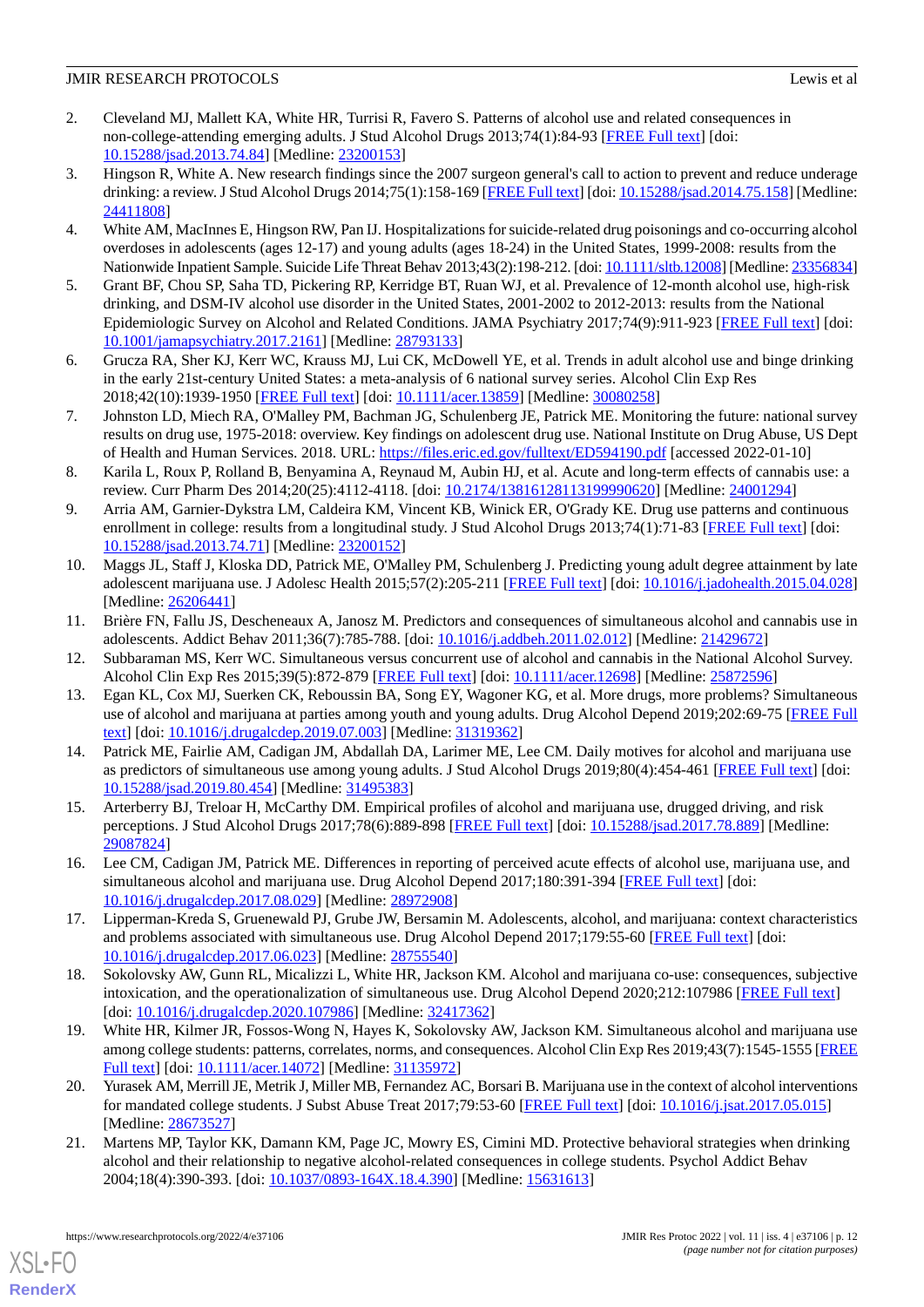- <span id="page-12-0"></span>22. Martens MP, Ferrier AG, Sheehy MJ, Corbett K, Anderson DA, Simmons A. Development of the protective behavioral strategies survey. J Stud Alcohol 2005;66(5):698-705. [doi: [10.15288/jsa.2005.66.698](http://dx.doi.org/10.15288/jsa.2005.66.698)] [Medline: [16329461\]](http://www.ncbi.nlm.nih.gov/entrez/query.fcgi?cmd=Retrieve&db=PubMed&list_uids=16329461&dopt=Abstract)
- <span id="page-12-2"></span><span id="page-12-1"></span>23. Pearson MR. Use of alcohol protective behavioral strategies among college students: a critical review. Clin Psychol Rev 2013;33(8):1025-1040 [[FREE Full text](http://europepmc.org/abstract/MED/24036089)] [doi: [10.1016/j.cpr.2013.08.006\]](http://dx.doi.org/10.1016/j.cpr.2013.08.006) [Medline: [24036089\]](http://www.ncbi.nlm.nih.gov/entrez/query.fcgi?cmd=Retrieve&db=PubMed&list_uids=24036089&dopt=Abstract)
- <span id="page-12-3"></span>24. Prince MA, Carey KB, Maisto SA. Protective behavioral strategies for reducing alcohol involvement: a review of the methodological issues. Addict Behav 2013;38(7):2343-2351. [doi: [10.1016/j.addbeh.2013.03.010\]](http://dx.doi.org/10.1016/j.addbeh.2013.03.010) [Medline: [23584196](http://www.ncbi.nlm.nih.gov/entrez/query.fcgi?cmd=Retrieve&db=PubMed&list_uids=23584196&dopt=Abstract)]
- <span id="page-12-10"></span>25. Fairlie AM, Hultgren BA, Lewis MA, Lee CM. The link between planning and doing: daily-level associations between college students' plans for and use of alcohol-related protective behavioral strategies. Psychol Addict Behav 2021;35(5):577-586. [doi: [10.1037/adb0000740](http://dx.doi.org/10.1037/adb0000740)] [Medline: [33856838\]](http://www.ncbi.nlm.nih.gov/entrez/query.fcgi?cmd=Retrieve&db=PubMed&list_uids=33856838&dopt=Abstract)
- <span id="page-12-15"></span>26. Lewis MA, Patrick ME, Lee CM, Kaysen DL, Mittman A, Neighbors C. Use of protective behavioral strategies and their association to 21st birthday alcohol consumption and related negative consequences: a between- and within-person evaluation. Psychol Addict Behav 2012;26(2):179-186 [[FREE Full text](http://europepmc.org/abstract/MED/21553945)] [doi: [10.1037/a0023797](http://dx.doi.org/10.1037/a0023797)] [Medline: [21553945\]](http://www.ncbi.nlm.nih.gov/entrez/query.fcgi?cmd=Retrieve&db=PubMed&list_uids=21553945&dopt=Abstract)
- 27. Lewis MA, Sheng E, Geisner IM, Rhew IC, Patrick ME, Lee CM. Friend or foe: personal use and friends' use of protective behavioral strategies and spring break drinking. Addict Behav 2015;50:96-101 [\[FREE Full text\]](http://europepmc.org/abstract/MED/26114981) [doi: [10.1016/j.addbeh.2015.06.029](http://dx.doi.org/10.1016/j.addbeh.2015.06.029)] [Medline: [26114981](http://www.ncbi.nlm.nih.gov/entrez/query.fcgi?cmd=Retrieve&db=PubMed&list_uids=26114981&dopt=Abstract)]
- <span id="page-12-4"></span>28. Linden-Carmichael AN, Calhoun BH, Patrick ME, Maggs JL. University students use fewer protective behavioural strategies on high-intensity drinking days. Drug Alcohol Rev 2019;38(3):302-305 [[FREE Full text](http://europepmc.org/abstract/MED/31553497)] [doi: [10.1111/dar.12913\]](http://dx.doi.org/10.1111/dar.12913) [Medline: [31553497](http://www.ncbi.nlm.nih.gov/entrez/query.fcgi?cmd=Retrieve&db=PubMed&list_uids=31553497&dopt=Abstract)]
- <span id="page-12-5"></span>29. Sell NM, Turrisi R, Scaglione NM, Cleveland MJ, Mallett KA. Alcohol consumption and use of sexual assault and drinking protective behavioral strategies: a diary study. Psychol Women Q 2018;42(1):62-71 [[FREE Full text](http://europepmc.org/abstract/MED/29892156)] [doi: [10.1177/0361684317744198\]](http://dx.doi.org/10.1177/0361684317744198) [Medline: [29892156\]](http://www.ncbi.nlm.nih.gov/entrez/query.fcgi?cmd=Retrieve&db=PubMed&list_uids=29892156&dopt=Abstract)
- <span id="page-12-6"></span>30. Fischer B, Russell C, Sabioni P, van den Brink W, Le Foll B, Hall W, et al. Lower-risk cannabis use guidelines: a comprehensive update of evidence and recommendations. Am J Public Health 2017;107(8):e1-12. [doi: [10.2105/AJPH.2017.303818\]](http://dx.doi.org/10.2105/AJPH.2017.303818) [Medline: [28644037](http://www.ncbi.nlm.nih.gov/entrez/query.fcgi?cmd=Retrieve&db=PubMed&list_uids=28644037&dopt=Abstract)]
- 31. Pedersen ER, Hummer JF, Rinker DV, Traylor ZK, Neighbors C. Measuring protective behavioral strategies for marijuana use among young adults. J Stud Alcohol Drugs 2016;77(3):441-450 [[FREE Full text](http://europepmc.org/abstract/MED/27172576)] [doi: [10.15288/jsad.2016.77.441](http://dx.doi.org/10.15288/jsad.2016.77.441)] [Medline: [27172576](http://www.ncbi.nlm.nih.gov/entrez/query.fcgi?cmd=Retrieve&db=PubMed&list_uids=27172576&dopt=Abstract)]
- 32. Bravo AJ, Anthenien AM, Prince MA, Pearson MR, Marijuana Outcomes Study Team. Marijuana protective behavioral strategies as a moderator of the effects of risk/protective factors on marijuana-related outcomes. Addict Behav 2017;69:14-21. [doi: [10.1016/j.addbeh.2017.01.007\]](http://dx.doi.org/10.1016/j.addbeh.2017.01.007) [Medline: [28110137\]](http://www.ncbi.nlm.nih.gov/entrez/query.fcgi?cmd=Retrieve&db=PubMed&list_uids=28110137&dopt=Abstract)
- <span id="page-12-17"></span>33. Bravo AJ, Prince MA, Pearson MR, Marijuana Outcomes Study Team. Can I use marijuana safely? An examination of distal antecedents, marijuana protective behavioral strategies, and marijuana outcomes. J Stud Alcohol Drugs 2017;78(2):203-212 [[FREE Full text](http://europepmc.org/abstract/MED/28317500)] [doi: [10.15288/jsad.2017.78.203](http://dx.doi.org/10.15288/jsad.2017.78.203)] [Medline: [28317500](http://www.ncbi.nlm.nih.gov/entrez/query.fcgi?cmd=Retrieve&db=PubMed&list_uids=28317500&dopt=Abstract)]
- <span id="page-12-16"></span>34. Pedersen ER, Huang W, Dvorak RD, Prince MA, Hummer JF, (The Marijuana Outcomes Study Team). The protective behavioral strategies for marijuana scale: further examination using item response theory. Psychol Addict Behav 2017;31(5):548-559 [[FREE Full text](http://europepmc.org/abstract/MED/28703616)] [doi: [10.1037/adb0000271](http://dx.doi.org/10.1037/adb0000271)] [Medline: [28703616](http://www.ncbi.nlm.nih.gov/entrez/query.fcgi?cmd=Retrieve&db=PubMed&list_uids=28703616&dopt=Abstract)]
- <span id="page-12-8"></span><span id="page-12-7"></span>35. Prince MA, Jenzer T, Brown W, Hetelekides EM, Mumm RA, Collins RL. Examining cannabis protective behavioral strategy use using multiple methods. Drugs Alcohol Today 2019;19(4):295-305 [\[FREE Full text\]](http://europepmc.org/abstract/MED/34335859) [doi: [10.1108/dat-10-2018-0061](http://dx.doi.org/10.1108/dat-10-2018-0061)] [Medline: [34335859\]](http://www.ncbi.nlm.nih.gov/entrez/query.fcgi?cmd=Retrieve&db=PubMed&list_uids=34335859&dopt=Abstract)
- <span id="page-12-9"></span>36. Prince MA, Collins RL, Wilson SD, Vincent PC. A preliminary test of a brief intervention to lessen young adults' cannabis use: episode-level smartphone data highlights the role of protective behavioral strategies and exercise. Exp Clin Psychopharmacol 2020;28(2):150-156 [\[FREE Full text\]](http://europepmc.org/abstract/MED/31144836) [doi: [10.1037/pha0000301\]](http://dx.doi.org/10.1037/pha0000301) [Medline: [31144836\]](http://www.ncbi.nlm.nih.gov/entrez/query.fcgi?cmd=Retrieve&db=PubMed&list_uids=31144836&dopt=Abstract)
- <span id="page-12-11"></span>37. Bravo AJ, Weinstein AP, Pearson MR, Protective Strategies Study Team. The relationship between risk factors and alcohol and marijuana use outcomes among concurrent users: a comprehensive examination of protective behavioral strategies. J Stud Alcohol Drugs 2019;80(1):102-108 [\[FREE Full text\]](http://europepmc.org/abstract/MED/30807281) [doi: [10.15288/jsad.2019.80.102\]](http://dx.doi.org/10.15288/jsad.2019.80.102) [Medline: [30807281\]](http://www.ncbi.nlm.nih.gov/entrez/query.fcgi?cmd=Retrieve&db=PubMed&list_uids=30807281&dopt=Abstract)
- <span id="page-12-13"></span><span id="page-12-12"></span>38. Pearson MR, Bravo AJ, Conner BT, Parnes JE. A day in the life: a daily diary examination of marijuana motives and protective behavioral strategies among college student marijuana users. J Drug Issues 2020;50(2):142-156. [doi: [10.1177/0022042619890837\]](http://dx.doi.org/10.1177/0022042619890837)
- <span id="page-12-14"></span>39. Pearson MR, D'Lima GM, Kelley ML. Daily use of protective behavioral strategies and alcohol-related outcomes among college students. Psychol Addict Behav 2013;27(3):826-831 [\[FREE Full text\]](http://europepmc.org/abstract/MED/23647156) [doi: [10.1037/a0032516](http://dx.doi.org/10.1037/a0032516)] [Medline: [23647156\]](http://www.ncbi.nlm.nih.gov/entrez/query.fcgi?cmd=Retrieve&db=PubMed&list_uids=23647156&dopt=Abstract)
- 40. Reid AE, Carey KB. Interventions to reduce college student drinking: state of the evidence for mechanisms of behavior change. Clin Psychol Rev 2015;40:213-224 [[FREE Full text](http://europepmc.org/abstract/MED/26164065)] [doi: [10.1016/j.cpr.2015.06.006\]](http://dx.doi.org/10.1016/j.cpr.2015.06.006) [Medline: [26164065\]](http://www.ncbi.nlm.nih.gov/entrez/query.fcgi?cmd=Retrieve&db=PubMed&list_uids=26164065&dopt=Abstract)
- 41. Barnett NP, Murphy JG, Colby SM, Monti PM. Efficacy of counselor vs. computer-delivered intervention with mandated college students. Addict Behav 2007;32(11):2529-2548 [\[FREE Full text\]](http://europepmc.org/abstract/MED/17707594) [doi: [10.1016/j.addbeh.2007.06.017](http://dx.doi.org/10.1016/j.addbeh.2007.06.017)] [Medline: [17707594](http://www.ncbi.nlm.nih.gov/entrez/query.fcgi?cmd=Retrieve&db=PubMed&list_uids=17707594&dopt=Abstract)]
- 42. Larimer ME, Lee CM, Kilmer JR, Fabiano PM, Stark CB, Geisner IM, et al. Personalized mailed feedback for college drinking prevention: a randomized clinical trial. J Consult Clin Psychol 2007;75(2):285-293 [\[FREE Full text\]](http://europepmc.org/abstract/MED/17469886) [doi: [10.1037/0022-006X.75.2.285\]](http://dx.doi.org/10.1037/0022-006X.75.2.285) [Medline: [17469886\]](http://www.ncbi.nlm.nih.gov/entrez/query.fcgi?cmd=Retrieve&db=PubMed&list_uids=17469886&dopt=Abstract)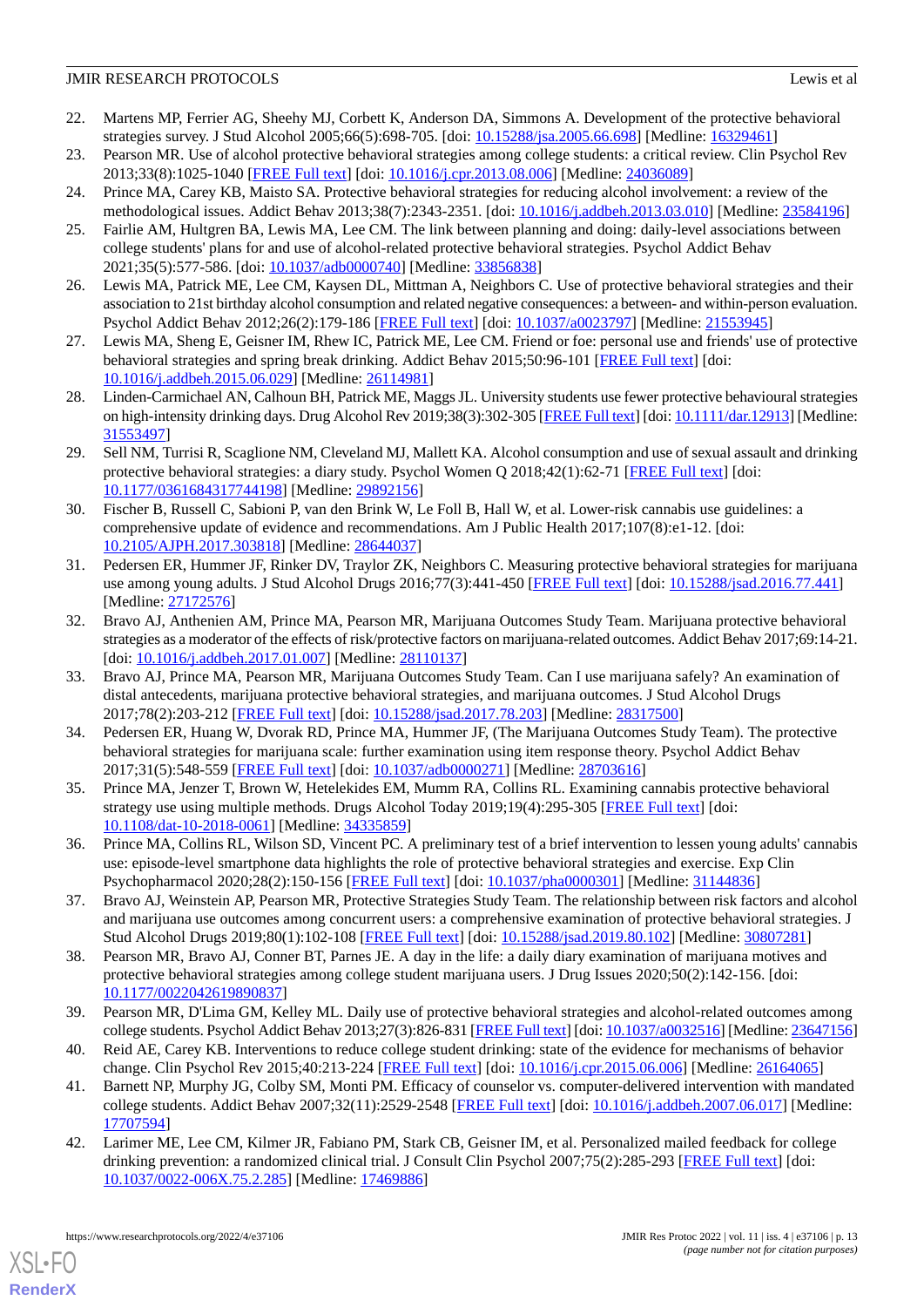- <span id="page-13-0"></span>43. Bravo AJ, Pearson MR, Stevens LE, Henson JM. Weighing the pros and cons of using alcohol protective behavioral strategies: a qualitative examination among college students. Subst Use Misuse 2018;53(13):2190-2198 [[FREE Full text](http://europepmc.org/abstract/MED/29708460)] [doi: [10.1080/10826084.2018.1464026](http://dx.doi.org/10.1080/10826084.2018.1464026)] [Medline: [29708460\]](http://www.ncbi.nlm.nih.gov/entrez/query.fcgi?cmd=Retrieve&db=PubMed&list_uids=29708460&dopt=Abstract)
- <span id="page-13-1"></span>44. Graham G. Words, worlds, and addictions. Philos Psychiatr Psychol 2015;22(1):45-47. [doi: [10.1353/ppp.2015.0001](http://dx.doi.org/10.1353/ppp.2015.0001)]
- <span id="page-13-2"></span>45. Janz NK, Becker MH. The health belief model: a decade later. Health Educ Q 1984;11(1):1-47. [doi: [10.1177/109019818401100101\]](http://dx.doi.org/10.1177/109019818401100101) [Medline: [6392204\]](http://www.ncbi.nlm.nih.gov/entrez/query.fcgi?cmd=Retrieve&db=PubMed&list_uids=6392204&dopt=Abstract)
- <span id="page-13-3"></span>46. Polen MR, Green CA, Perrin NA, Anderson BM, Weisner CM. Drinking patterns, gender and health I: attitudes and health practices. Addict Res Theory 2010;18(2):122-142 [\[FREE Full text\]](http://europepmc.org/abstract/MED/23946720) [doi: [10.3109/16066350903398486\]](http://dx.doi.org/10.3109/16066350903398486) [Medline: [23946720](http://www.ncbi.nlm.nih.gov/entrez/query.fcgi?cmd=Retrieve&db=PubMed&list_uids=23946720&dopt=Abstract)]
- <span id="page-13-4"></span>47. Sell NM, Testa M. Is bringing one's own alcohol to parties protective or risky? A prospective examination of sexual victimization among first-year college women. J Am Coll Health 2020:1-5 [[FREE Full text](http://europepmc.org/abstract/MED/32693704)] [doi: [10.1080/07448481.2020.1791883\]](http://dx.doi.org/10.1080/07448481.2020.1791883) [Medline: [32693704\]](http://www.ncbi.nlm.nih.gov/entrez/query.fcgi?cmd=Retrieve&db=PubMed&list_uids=32693704&dopt=Abstract)
- <span id="page-13-5"></span>48. Murphy JG, Dennhardt AA, Skidmore JR, Borsari B, Barnett NP, Colby SM, et al. A randomized controlled trial of a behavioral economic supplement to brief motivational interventions for college drinking. J Consult Clin Psychol 2012;80(5):876-886 [[FREE Full text](http://europepmc.org/abstract/MED/22663899)] [doi: [10.1037/a0028763](http://dx.doi.org/10.1037/a0028763)] [Medline: [22663899](http://www.ncbi.nlm.nih.gov/entrez/query.fcgi?cmd=Retrieve&db=PubMed&list_uids=22663899&dopt=Abstract)]
- <span id="page-13-6"></span>49. Riggs NR, Conner BT, Parnes JE, Prince MA, Shillington AM, George MW. Marijuana eCHECKUPTO GO: effects of a personalized feedback plus protective behavioral strategies intervention for heavy marijuana-using college students. Drug Alcohol Depend 2018;190:13-19. [doi: [10.1016/j.drugalcdep.2018.05.020\]](http://dx.doi.org/10.1016/j.drugalcdep.2018.05.020) [Medline: [29960918](http://www.ncbi.nlm.nih.gov/entrez/query.fcgi?cmd=Retrieve&db=PubMed&list_uids=29960918&dopt=Abstract)]
- <span id="page-13-7"></span>50. Cadigan JM, Martens MP, Dworkin ER, Sher KJ. The efficacy of an event-specific, text message, personalized drinking feedback intervention. Prev Sci 2019;20(6):873-883 [\[FREE Full text](http://europepmc.org/abstract/MED/30054777)] [doi: [10.1007/s11121-018-0939-9](http://dx.doi.org/10.1007/s11121-018-0939-9)] [Medline: [30054777\]](http://www.ncbi.nlm.nih.gov/entrez/query.fcgi?cmd=Retrieve&db=PubMed&list_uids=30054777&dopt=Abstract)
- <span id="page-13-8"></span>51. Suffoletto B, Chung T, Muench F, Monti P, Clark DB. A text message intervention with adaptive goal support to reduce alcohol consumption among non-treatment-seeking young adults: non-randomized clinical trial with voluntary length of enrollment. JMIR Mhealth Uhealth 2018;6(2):e35 [[FREE Full text](https://mhealth.jmir.org/2018/2/e35/)] [doi: [10.2196/mhealth.8530](http://dx.doi.org/10.2196/mhealth.8530)] [Medline: [29453191](http://www.ncbi.nlm.nih.gov/entrez/query.fcgi?cmd=Retrieve&db=PubMed&list_uids=29453191&dopt=Abstract)]
- <span id="page-13-9"></span>52. Marlatt GA, Baer JS, Larimer M. Preventing alcohol abuse in college students: a harm-reduction approach. In: Boyd GM, Howard J, Zucker RA, editors. Alcohol problems among adolescents: current directions in prevention research. Hillsdale, NJ: Lawrence Erlbaum Associates; 1995:147-172.
- <span id="page-13-11"></span><span id="page-13-10"></span>53. Marlatt GA, Larimer ME, Baer JS, Quigley LA. Harm reduction for alcohol problems: moving beyond the controlled drinking controversy. Behav Ther 1993;24(4):461-503. [doi: [10.1016/s0005-7894\(05\)80314-4\]](http://dx.doi.org/10.1016/s0005-7894(05)80314-4)
- 54. Miller MB, Leffingwell T, Claborn K, Meier E, Walters S, Neighbors C. Psychol Addict Behav 2013;27(4):909-920 [\[FREE](http://europepmc.org/abstract/MED/23276309) [Full text\]](http://europepmc.org/abstract/MED/23276309) [doi: [10.1037/a0031174\]](http://dx.doi.org/10.1037/a0031174) [Medline: [23276309\]](http://www.ncbi.nlm.nih.gov/entrez/query.fcgi?cmd=Retrieve&db=PubMed&list_uids=23276309&dopt=Abstract)
- <span id="page-13-12"></span>55. Lewis MA, Litt DM, King KM, Fairlie AM, Waldron KA, Garcia TA, et al. Examining the ecological validity of the prototype willingness model for adolescent and young adult alcohol use. Psychol Addict Behav 2020;34(2):293-302 [\[FREE](http://europepmc.org/abstract/MED/31750697) [Full text\]](http://europepmc.org/abstract/MED/31750697) [doi: [10.1037/adb0000533\]](http://dx.doi.org/10.1037/adb0000533) [Medline: [31750697\]](http://www.ncbi.nlm.nih.gov/entrez/query.fcgi?cmd=Retrieve&db=PubMed&list_uids=31750697&dopt=Abstract)
- <span id="page-13-13"></span>56. Lewis MA, Patrick ME, Litt DM, Atkins DC, Kim T, Blayney JA, et al. Randomized controlled trial of a web-delivered personalized normative feedback intervention to reduce alcohol-related risky sexual behavior among college students. J Consult Clin Psychol 2014;82(3):429-440 [\[FREE Full text\]](http://europepmc.org/abstract/MED/24491076) [doi: [10.1037/a0035550\]](http://dx.doi.org/10.1037/a0035550) [Medline: [24491076](http://www.ncbi.nlm.nih.gov/entrez/query.fcgi?cmd=Retrieve&db=PubMed&list_uids=24491076&dopt=Abstract)]
- <span id="page-13-15"></span><span id="page-13-14"></span>57. Lewis MA, Cadigan JM, Cronce JM, Kilmer JR, Suffoletto B, Walter T, et al. Developing text messages to reduce community college student alcohol use. Am J Health Behav 2018;42(4):70-79 [[FREE Full text\]](http://europepmc.org/abstract/MED/29973312) [doi: [10.5993/AJHB.42.4.7\]](http://dx.doi.org/10.5993/AJHB.42.4.7) [Medline: [29973312](http://www.ncbi.nlm.nih.gov/entrez/query.fcgi?cmd=Retrieve&db=PubMed&list_uids=29973312&dopt=Abstract)]
- <span id="page-13-16"></span>58. Mason M, Benotsch EG, Way T, Kim H, Snipes D. Text messaging to increase readiness to change alcohol use in college students. J Prim Prev 2014;35(1):47-52. [doi: [10.1007/s10935-013-0329-9](http://dx.doi.org/10.1007/s10935-013-0329-9)] [Medline: [24114551](http://www.ncbi.nlm.nih.gov/entrez/query.fcgi?cmd=Retrieve&db=PubMed&list_uids=24114551&dopt=Abstract)]
- <span id="page-13-17"></span>59. Johnston LD, O'Malley PM, Bachman JG, Schulenberg JE. Monitoring the future: national results on adolescent drug use: overview of key findings, 2011. National Institute on Drug Abuse, National Institutes of Health. 2012. URL: [http:/](http://monitoringthefuture.org/pubs/monographs/mtf-overview2011.pdf) [/monitoringthefuture.org/pubs/monographs/mtf-overview2011.pdf](http://monitoringthefuture.org/pubs/monographs/mtf-overview2011.pdf) [accessed 2022-01-10]
- <span id="page-13-18"></span>60. Collins RL, Parks GA, Marlatt GA. Social determinants of alcohol consumption: the effects of social interaction and model status on the self-administration of alcohol. J Consult Clin Psychol 1985;53(2):189-200. [doi: [10.1037//0022-006x.53.2.189\]](http://dx.doi.org/10.1037//0022-006x.53.2.189) [Medline: [3998247\]](http://www.ncbi.nlm.nih.gov/entrez/query.fcgi?cmd=Retrieve&db=PubMed&list_uids=3998247&dopt=Abstract)
- <span id="page-13-19"></span>61. Babor TF, Higgins-Biddle JC, Saunders JB, Monteiro MG. The alcohol use disorders identification test: guidelines for use in primary care. 2nd edition. World Health Organization. 2001. URL: [http://whqlibdoc.who.int/hq/2001/](http://whqlibdoc.who.int/hq/2001/WHO_MSD_MSB_01.6a.pdf) [WHO\\_MSD\\_MSB\\_01.6a.pdf](http://whqlibdoc.who.int/hq/2001/WHO_MSD_MSB_01.6a.pdf) [accessed 2021-11-15]
- <span id="page-13-20"></span>62. Read JP, Kahler CW, Strong DR, Colder CR. Development and preliminary validation of the young adult alcohol consequences questionnaire. J Stud Alcohol 2006;67(1):169-177. [doi: [10.15288/jsa.2006.67.169\]](http://dx.doi.org/10.15288/jsa.2006.67.169) [Medline: [16536141](http://www.ncbi.nlm.nih.gov/entrez/query.fcgi?cmd=Retrieve&db=PubMed&list_uids=16536141&dopt=Abstract)]
- <span id="page-13-21"></span>63. Treloar H, Martens MP, McCarthy DM. The protective behavioral strategies scale-20: improved content validity of the serious harm reduction subscale. Psychol Assess 2015;27(1):340-346 [\[FREE Full text](http://europepmc.org/abstract/MED/25558969)] [doi: [10.1037/pas0000071\]](http://dx.doi.org/10.1037/pas0000071) [Medline: [25558969](http://www.ncbi.nlm.nih.gov/entrez/query.fcgi?cmd=Retrieve&db=PubMed&list_uids=25558969&dopt=Abstract)]
- 64. Litt DM, Lewis MA. An examination of protective behavioral strategies, motivations for strategy selection, and alcohol use among young adults. In: Proceedings of the 50th Association for Behavioral and Cognitive Therapies Annual Convention. 2016 Presented at: ABCT '16; October 27-30, 2016; New York, NY.
- 65. Heather N, Hönekopp J. A revised edition of the readiness to change questionnaire [treatment version]. Addict Res Theory 2008;16(5):421-433. [doi: [10.1080/16066350801900321\]](http://dx.doi.org/10.1080/16066350801900321)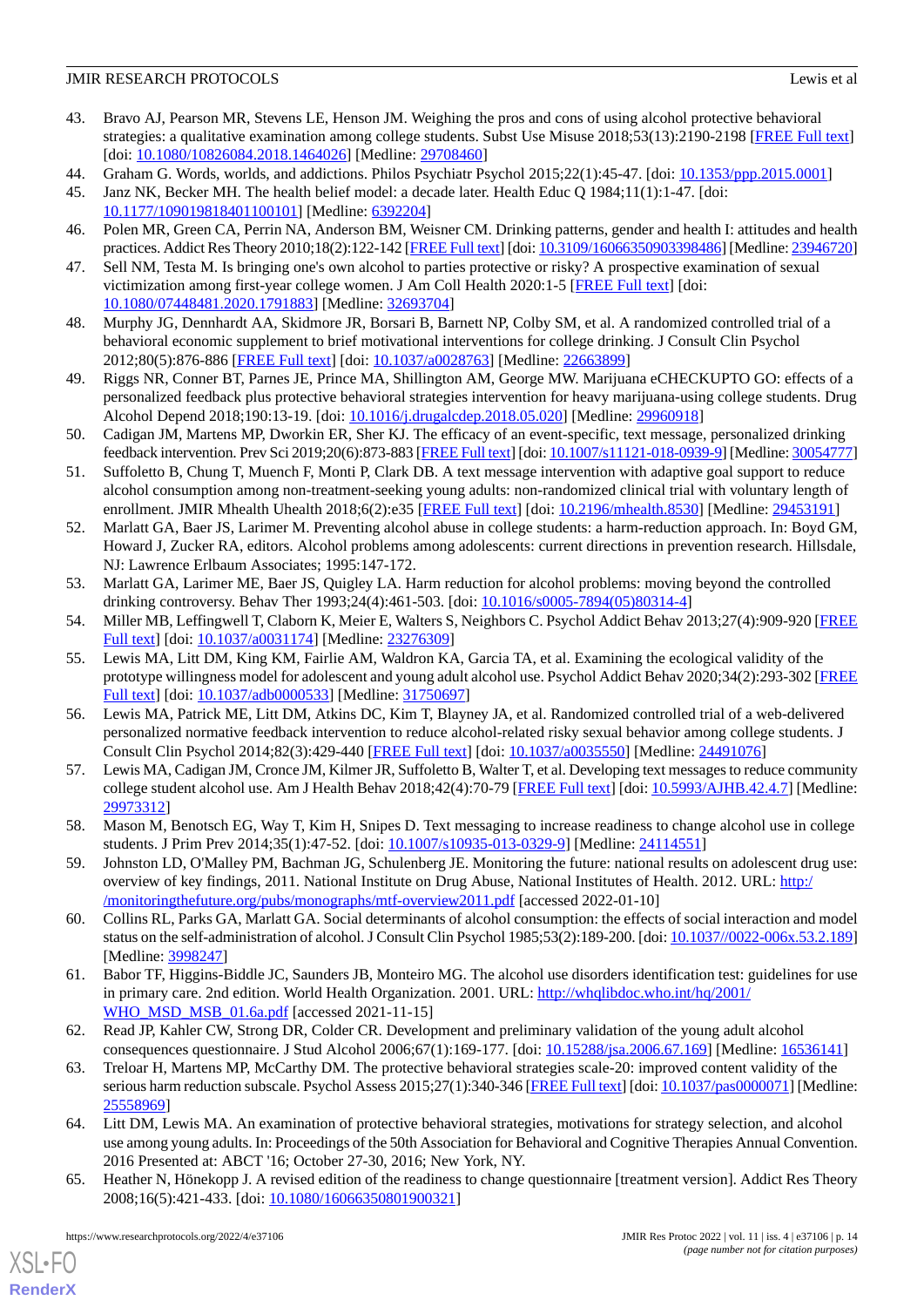- <span id="page-14-0"></span>66. Enhancing motivation for change in substance use disorder treatment: updated 2019 [internet]. Rockville, MD: Substance Abuse and Mental Health Services Administration (US); 2019. URL: [https://store.samhsa.gov/sites/default/files/d7/priv/](https://store.samhsa.gov/sites/default/files/d7/priv/tip35_final_508_compliant_-_02252020_0.pdf)  $tip35$  final 508 compliant - 02252020 0.pdf
- <span id="page-14-1"></span>67. Lee CM, Kilmer JR, Neighbors C, Atkins DC, Zheng C, Walker DD, et al. Indicated prevention for college student marijuana use: a randomized controlled trial. J Consult Clin Psychol 2013;81(4):702-709 [\[FREE Full text\]](http://europepmc.org/abstract/MED/23750464) [doi: [10.1037/a0033285\]](http://dx.doi.org/10.1037/a0033285) [Medline: [23750464](http://www.ncbi.nlm.nih.gov/entrez/query.fcgi?cmd=Retrieve&db=PubMed&list_uids=23750464&dopt=Abstract)]
- <span id="page-14-2"></span>68. Simons JS, Dvorak RD, Merrill JE, Read JP. Dimensions and severity of marijuana consequences: development and validation of the Marijuana Consequences Questionnaire (MACQ). Addict Behav 2012;37(5):613-621 [\[FREE Full text\]](http://europepmc.org/abstract/MED/22305645) [doi: [10.1016/j.addbeh.2012.01.008\]](http://dx.doi.org/10.1016/j.addbeh.2012.01.008) [Medline: [22305645\]](http://www.ncbi.nlm.nih.gov/entrez/query.fcgi?cmd=Retrieve&db=PubMed&list_uids=22305645&dopt=Abstract)
- <span id="page-14-4"></span><span id="page-14-3"></span>69. Stephens RS, Roffman RA, Fearer SA, Williams C, Picciano JF, Burke RS. The marijuana check-up: reaching users who are ambivalent about change. Addiction 2004;99(10):1323-1332. [doi: [10.1111/j.1360-0443.2004.00832.x\]](http://dx.doi.org/10.1111/j.1360-0443.2004.00832.x) [Medline: [15369571](http://www.ncbi.nlm.nih.gov/entrez/query.fcgi?cmd=Retrieve&db=PubMed&list_uids=15369571&dopt=Abstract)]
- <span id="page-14-5"></span>70. Adamson SJ, Kay-Lambkin FJ, Baker AL, Lewin TJ, Thornton L, Kelly BJ, et al. An improved brief measure of cannabis misuse: the cannabis use disorders identification test-revised (CUDIT-R). Drug Alcohol Depend 2010;110(1-2):137-143. [doi: [10.1016/j.drugalcdep.2010.02.017](http://dx.doi.org/10.1016/j.drugalcdep.2010.02.017)] [Medline: [20347232](http://www.ncbi.nlm.nih.gov/entrez/query.fcgi?cmd=Retrieve&db=PubMed&list_uids=20347232&dopt=Abstract)]
- <span id="page-14-6"></span>71. Brown SA, Myers MG, Lippke L, Tapert SF, Stewart DG, Vik PW. Psychometric evaluation of the customary drinking and drug use record (CDDR): a measure of adolescent alcohol and drug involvement. J Stud Alcohol 1998;59(4):427-438. [doi: [10.15288/jsa.1998.59.427\]](http://dx.doi.org/10.15288/jsa.1998.59.427) [Medline: [9647425\]](http://www.ncbi.nlm.nih.gov/entrez/query.fcgi?cmd=Retrieve&db=PubMed&list_uids=9647425&dopt=Abstract)
- <span id="page-14-7"></span>72. Schafer J, Brown SA. Marijuana and cocaine effect expectancies and drug use patterns. J Consult Clin Psychol 1991;59(4):558-565. [doi: [10.1037//0022-006x.59.4.558](http://dx.doi.org/10.1037//0022-006x.59.4.558)] [Medline: [1918560](http://www.ncbi.nlm.nih.gov/entrez/query.fcgi?cmd=Retrieve&db=PubMed&list_uids=1918560&dopt=Abstract)]
- <span id="page-14-8"></span>73. Johnston LD, O'Malley PM, Miech RA, Bachman JG, Schulenberg JE. Monitoring the future: national survey results on drug use 1975-2014: overview. Key findings on adolescent drug use. National Institute on Drug Abuse, US Dept of Health and Human Services. 2015. URL: [https://deepblue.lib.umich.edu/bitstream/handle/2027.42/137913/mtf-overview2014.](https://deepblue.lib.umich.edu/bitstream/handle/2027.42/137913/mtf-overview2014.pdf?sequence=1&isAllowed=y) [pdf?sequence=1&isAllowed=y](https://deepblue.lib.umich.edu/bitstream/handle/2027.42/137913/mtf-overview2014.pdf?sequence=1&isAllowed=y) [accessed 2022-10-10]
- <span id="page-14-9"></span>74. Brooke J. SUS: a quick and dirty usability scale. In: Jordan PW, Thomas B, Weerdmeester BA, McClelland IL, editors. Usability evaluation in industry. London, UK: Taylor & Francis; 1996:189-194.
- <span id="page-14-10"></span>75. Brooke J. SUS: a retrospective. J Usability Stud 2013;8(2):29-40 [[FREE Full text](https://uxpajournal.org/sus-a-retrospective)]
- <span id="page-14-11"></span>76. Sauro J. A practical guide to the system usability scale: background, benchmarks, & best practices. Denver, CO: Measuring Usability; 2011.
- <span id="page-14-12"></span>77. Kirakowski J, Claridge N. WAMMI: website analysis and measurement inventory questionnaire. Wammi. URL: [http:/](http://www.wammi.com/) [/www.wammi.com/](http://www.wammi.com/) [accessed 2022-01-10]
- 78. Lewis MA, Neighbors C. An examination of college student activities and attentiveness during a web-delivered personalized normative feedback intervention. Psychol Addict Behav 2015;29(1):162-167 [[FREE Full text\]](http://europepmc.org/abstract/MED/25134036) [doi: [10.1037/adb0000003](http://dx.doi.org/10.1037/adb0000003)] [Medline: [25134036](http://www.ncbi.nlm.nih.gov/entrez/query.fcgi?cmd=Retrieve&db=PubMed&list_uids=25134036&dopt=Abstract)]
- <span id="page-14-14"></span><span id="page-14-13"></span>79. Shrier LA, Burke PJ, Kells M, Scherer EA, Sarda V, Jonestrask C, et al. Pilot randomized trial of MOMENT, a motivational counseling-plus-ecological momentary intervention to reduce marijuana use in youth. Mhealth 2018;4:29 [[FREE Full text](https://doi.org/10.21037/mhealth.2018.07.04)] [doi: [10.21037/mhealth.2018.07.04\]](http://dx.doi.org/10.21037/mhealth.2018.07.04) [Medline: [30148142\]](http://www.ncbi.nlm.nih.gov/entrez/query.fcgi?cmd=Retrieve&db=PubMed&list_uids=30148142&dopt=Abstract)
- <span id="page-14-15"></span>80. Stephens RS, Roffman RA, Curtin L. Comparison of extended versus brief treatments for marijuana use. J Consult Clin Psychol 2000;68(5):898-908. [Medline: [11068976](http://www.ncbi.nlm.nih.gov/entrez/query.fcgi?cmd=Retrieve&db=PubMed&list_uids=11068976&dopt=Abstract)]
- <span id="page-14-16"></span>81. White HR, Labouvie EW, Papadaratsakis V. Changes in substance use during the transition to adulthood: a comparison of college students and their noncollege age peers. J Drug Issues 2005;35(2):281-306. [doi: [10.1177/002204260503500204](http://dx.doi.org/10.1177/002204260503500204)]
- <span id="page-14-18"></span><span id="page-14-17"></span>82. Linden-Carmichael AN, Van Doren N, Masters LD, Lanza ST. Simultaneous alcohol and marijuana use in daily life: implications for level of use, subjective intoxication, and positive and negative consequences. Psychol Addict Behav 2020;34(3):447-453 [[FREE Full text](http://europepmc.org/abstract/MED/31971426)] [doi: [10.1037/adb0000556](http://dx.doi.org/10.1037/adb0000556)] [Medline: [31971426](http://www.ncbi.nlm.nih.gov/entrez/query.fcgi?cmd=Retrieve&db=PubMed&list_uids=31971426&dopt=Abstract)]
- <span id="page-14-19"></span>83. Miller WR, Rollnick S. Motivational interviewing: helping people change. 3rd edition. New York, NY: Guilford Press; 2013.
- <span id="page-14-20"></span>84. Hox JJ. Multilevel analysis: techniques and applications. 2nd edition. New York, NY: Routledge; 2010.
- <span id="page-14-21"></span>85. Snijders TA, Bosker RJ. Multilevel analysis: an introduction to basic and advanced multilevel modeling. 2nd edition. Thousand Oaks, CA: Sage Publications; 2012.
- <span id="page-14-22"></span>86. Atkins DC, Gallop RJ. Rethinking how family researchers model infrequent outcomes: a tutorial on count regression and zero-inflated models. J Fam Psychol 2007;21(4):726-735. [doi: [10.1037/0893-3200.21.4.726\]](http://dx.doi.org/10.1037/0893-3200.21.4.726) [Medline: [18179344\]](http://www.ncbi.nlm.nih.gov/entrez/query.fcgi?cmd=Retrieve&db=PubMed&list_uids=18179344&dopt=Abstract)
- 87. Benjamini Y, Hochberg Y. Controlling the false discovery rate: a practical and powerful approach to multiple testing. J R Stat Soc Series B Stat Methodol 1995;57(1):289-300. [doi: [10.1111/j.2517-6161.1995.tb02031.x\]](http://dx.doi.org/10.1111/j.2517-6161.1995.tb02031.x)
- 88. Planning alcohol interventions using NIAAA's College Alcohol Intervention Matrix (CollegeAIM). National Institute on Alcohol Abuse and Alcoholism. 2019. URL: [https://www.collegedrinkingprevention.gov/CollegeAIM/Resources/](https://www.collegedrinkingprevention.gov/CollegeAIM/Resources/NIAAA_College_Matrix_Booklet.pdf) [NIAAA\\_College\\_Matrix\\_Booklet.pdf](https://www.collegedrinkingprevention.gov/CollegeAIM/Resources/NIAAA_College_Matrix_Booklet.pdf) [accessed 2021-11-15]
- 89. Gaume J, McCambridge J, Bertholet N, Daeppen JB. Mechanisms of action of brief alcohol interventions remain largely unknown - a narrative review. Front Psychiatry 2014;5:108 [[FREE Full text](https://doi.org/10.3389/fpsyt.2014.00108)] [doi: [10.3389/fpsyt.2014.00108\]](http://dx.doi.org/10.3389/fpsyt.2014.00108) [Medline: [25206342](http://www.ncbi.nlm.nih.gov/entrez/query.fcgi?cmd=Retrieve&db=PubMed&list_uids=25206342&dopt=Abstract)]